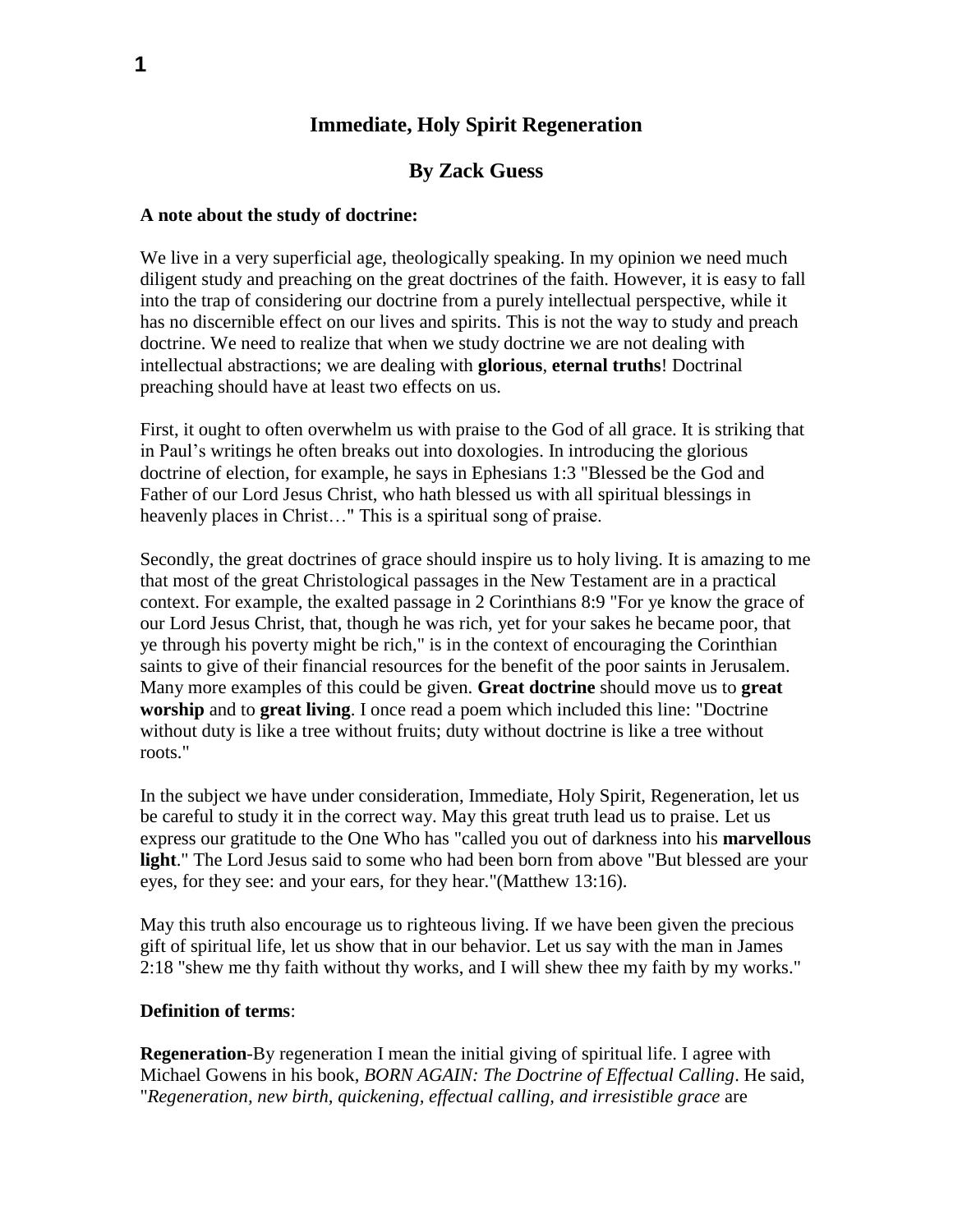synonymous theological terms referring to the work of the Holy Spirit in the radical transformation of the soul." Regeneration is giving of spiritual life to one who has been dead in trespasses and sins.

**Immediate**-I am not using the term, immediate, here in the sense of being sudden, even though regeneration is a sudden or instantaneous act. The word, immediate, is used here is the sense of

"having nothing come between; with no intermediary." This means that the Holy Spirit is the **sole agent** in regeneration. Here it will be good to quote Arthur w. Pink in his book, *The Holy Spirit*, pp. 56,57:

> In His work of "quickening," by which we mean the impartation of spiritual life to the soul, the Spirit acts immediately from within, and not by applying something from without. Quickening is a *direct* operation of the Spirit without the use of any instrument: the Word is used by Him afterwards to call into exercise the life then communicated…The soul, then, is quickened into newness of life by the **direct** and **supernatural** operation of the Spirit, without any medium or means whatever…No, men are not "quickened" *by* the Word, they must be quickened in order to receive and understand the Word.

Pink says on page forty-nine of the same book:

In regeneration one of God's elect is the subject, and the Spirit of God is the sole agent. The subject of the new birth is **wholly passive**: he does not act but is acted upon. The sovereign work of the Spirit in the soul precedes *all* holy exercises of heart- such as sorrow for sin, faith in Christ, love toward God… This great change is not a gradual and protracted process, but is *instantaneous*: in an instant of time the favored subject of it passes from death unto life.

**Note**: A number of Sovereign Grace groups agree with what we Primitive Baptists teach on the so-called Five Points, but very few agree with us on the doctrine of Immediate Regeneration. There are some, notably the Protestant Reformed denomination, W. G. T. Shedd, a Congregationalist, A. W. Pink, W. E. Best, and a few others. Some theologians seem to talk out of both sides of their mouths. In some places in their theology books they seem to teach Immediate Regeneration while in other places they plainly teach Gospel Regeneration.

**A word of criticism from a friendly critic:** I am afraid that in our rightful defense of Immediate Regeneration, some of us Primitive Baptists have not put enough emphasis on the work of the gospel, which is **conversion**. We are afraid that if we call on someone to repent, as Peter did on the day of Pentecost, that we will be accused of teaching Gospel Regeneration. We must beg God to help us restore the **balance of truth**. We must positively teach the truth and not just react against error.

To demonstrate this I am including here a message that Elder David Pyles wrote a brother on e-mail.

### SERMON ENDINGS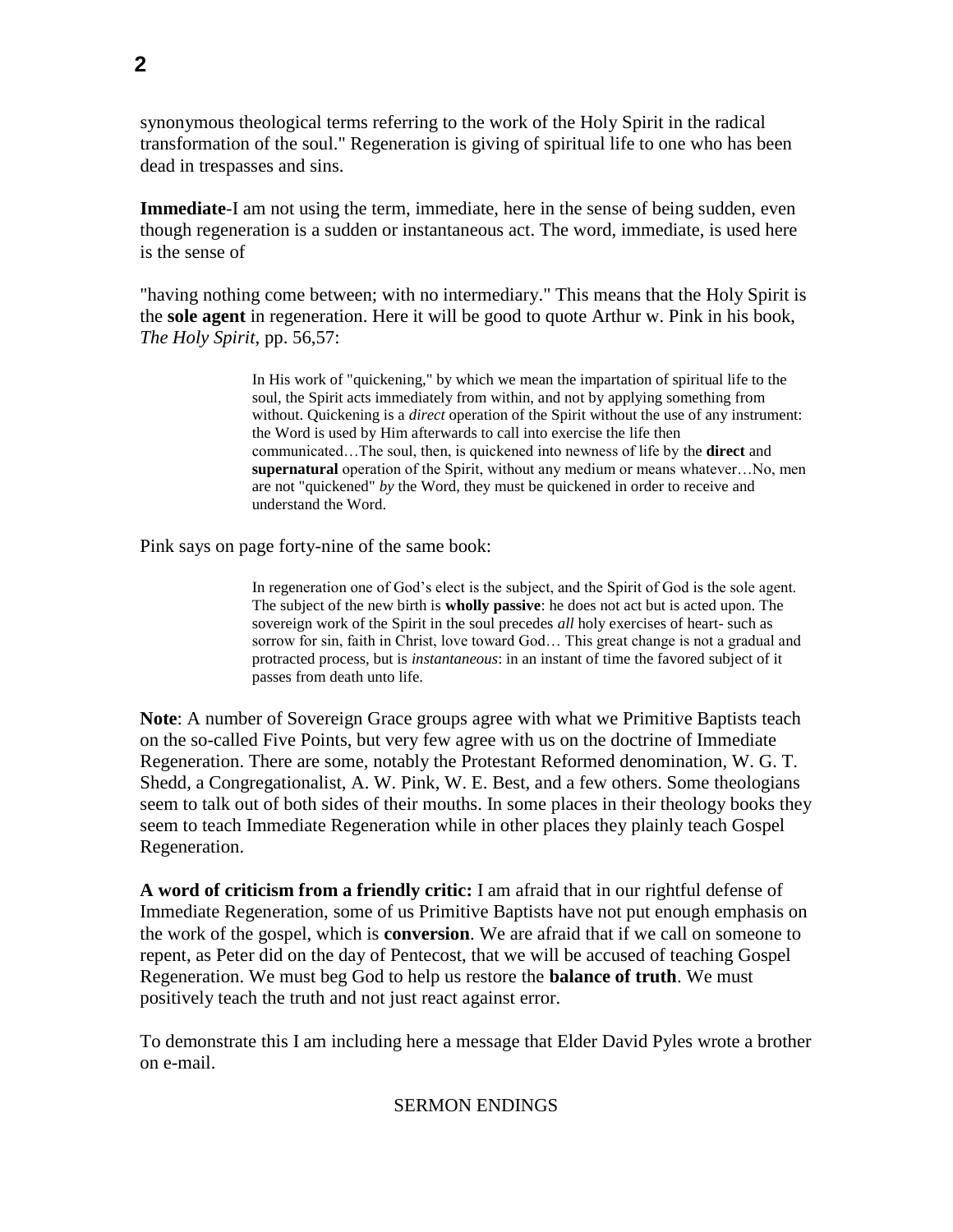I would like to address your question concerning reasons why the unregenerate should be addressed in our sermons. Though you have asked specifically about sermon endings, what I have to say would apply to any part of a sermon.

Though the natural man will not receive the gospel into his unregenerate heart (1Cor 2:14, Rom 8:5, Jn 8:43-47, Jn 10:25-27), I believe there are yet two reasons why the gospel should be addressed to him. I feel fairly sure Elder Thompson was motivated by these reasons. The reasons are:

1) The natural man has a memory. Certain of the things preached to him while within unregeneracy will lodge into his natural memory. These things will simply be "head knowledge" unto him in this state, but when God changes his nature in the new birth, those things the preacher formerly taught him will become the joy and rejoicing of his heart (Jer 15:16).

The same principle would apply in training our children. We teach them the way of the Lord while knowing we cannot transform them into spiritual beings, but we sow the seed in hopes that God will quicken it to bring forth fruit. Elder Omar Strictland used to tell of how his father made him study the Bible when he was a boy. His father told him that he could not put the word into his heart, but only into his head, but when God put it into his heart, he would then be thankful that his father had put it into his head.

2) It is our role to warn the wicked so that they will be left without excuse, and so that our negligence will not be the occasion of their condemnation. This principle is expressed in:

Ezek 3:

17 Son of man, I have made thee a watchman unto the house of Israel: therefore hear the word at my mouth, and give them warning from me.

18 When I say unto the wicked, Thou shalt surely die; and thou givest him not warning, nor speakest to warn the wicked from his wicked way, to save his life; the same wicked man shall die in his iniquity; but his blood will I require at thine hand.

19 Yet if thou warn the wicked, and he turn not from his wickedness, nor from his wicked way, he shall die in his iniquity; but thou hast delivered thy soul.

I think the following paragraph from the Preface to the 1689 London Confession expresses these principles well:

And verily there is one spring and cause of the decay of religion in our day which we cannot but touch upon and earnestly urge a redress of, and that is the neglect of the worship of God in families by those to whom the charge and conduct of them is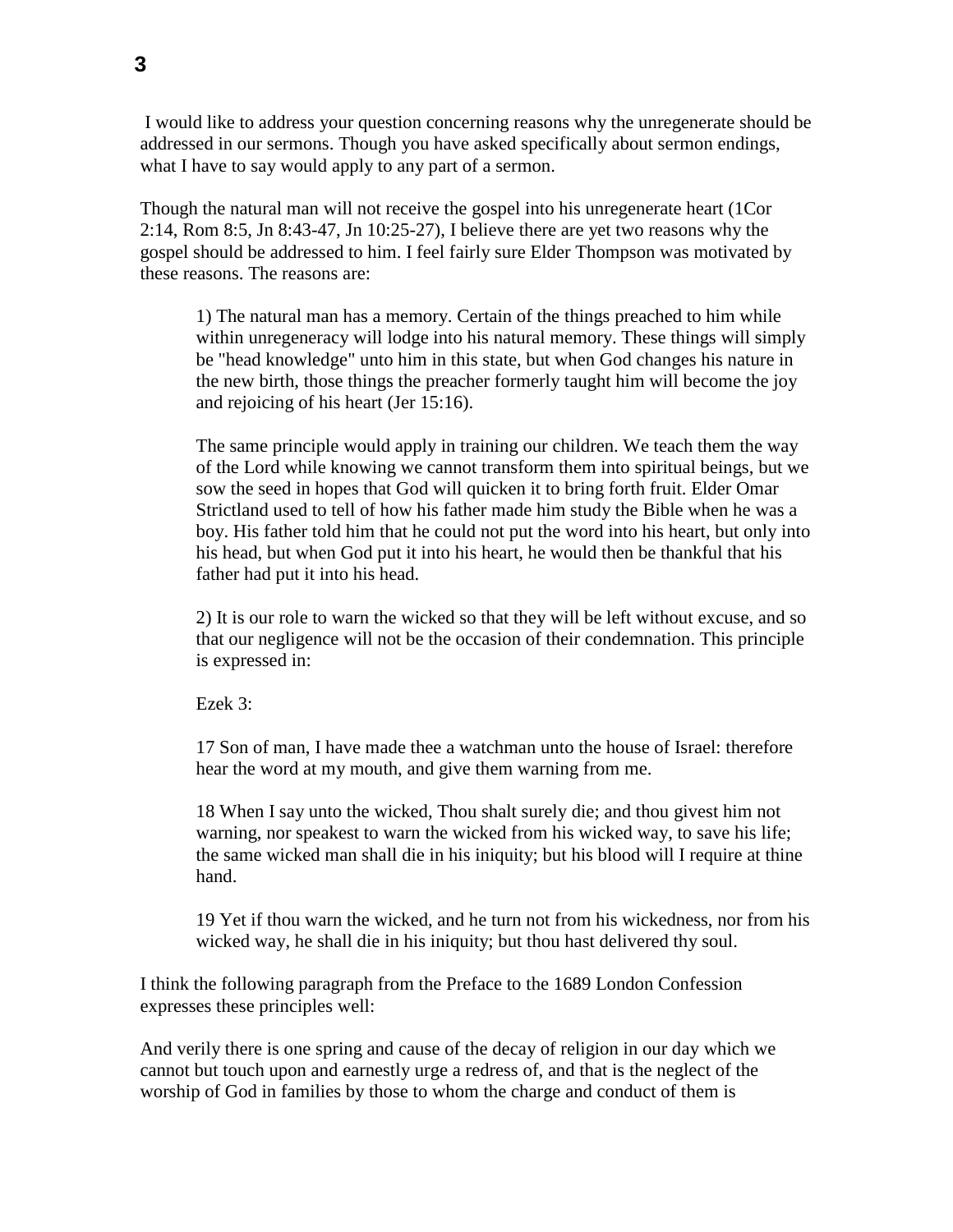committed. May not the gross ignorance and instability of many, with the profaneness of others, be justly charged upon their parents and masters, who have not trained them up in the way wherein they ought to walk when they were young, but have neglected those frequent and solemn commands which the Lord hath laid upon them, so to catechise and instruct them that their tender years might be seasoned with the knowledge of the truth of God as revealed in the Scriptures; and also by their own omission of prayer and other duties of religion of their families, together with the ill example of their loose conversation, having, inured them first to a neglect and the contempt of all piety and religion? We know this will not excuse the blindness and wickedness of any, but certainly it will fall heavy upon those that have been thus the occasion thereof; they indeed die in their sins, but will not their blood be required of those under whose care they were, who yet permitted them to go on without warning - yea, led them into the paths of destruction? And will not the diligence of Christians with respect to the discharge of these duties in ages past rise up in judgment against and condemn many of those who would be esteemed such now?

Finally, I think it is improper to address the unregenerate in any way which would leave improper theological impressions (e.g. urgings to get born again, etc). I believe Elder Thompson was generally careful not to do this.

To what extent should a minister address himself to the unregenerate, and how should it be done? I believe the answer to these questions can be found in the book of Acts. There are several sermons recorded there. We should use these as our pattern. Certainly, the indecent pleas of the Arminians are nowhere to be found in these sermons. At the same time, there will indeed be parts of these sermons serving to warn the wicked.

I hope this helps.

May God bless, David Pyles

### **A Resurrection**

When speaking of the truth of the power of God in bringing salvation to the sinner, the Scriptures use three powerful analogies or comparisons. In all three of these comparisons the recipient of the action is **helpless** and **passive** until a higher power acts upon it. The first of these comparisons is that of resurrection. In John 5:25, Jesus said, "Verily, verily, I say unto you, The hour is coming and now is, when the dead shall hear the voice of the Son of God: and they that hear shall live." This is not talking about the resurrection of the bodies from the grave. That is the subject under consideration in verse 28.

Christ says here, that the "hour is coming and NOW is." The time was right then. Jesus was speaking of a resurrection from being dead in sin, to being alive in Jesus Christ--a spiritual resurrection. Just as it took the voice of the Lord Jesus Christ to raise Lazarus from the tomb (John 11:43), so it takes the voice of the Son of God to give spiritual life to one who does not have it. Jesus said, "It is the spirit that quickeneth (makes alive); the flesh profiteth nothing: the words that I speak unto you, they are spirit and they are life"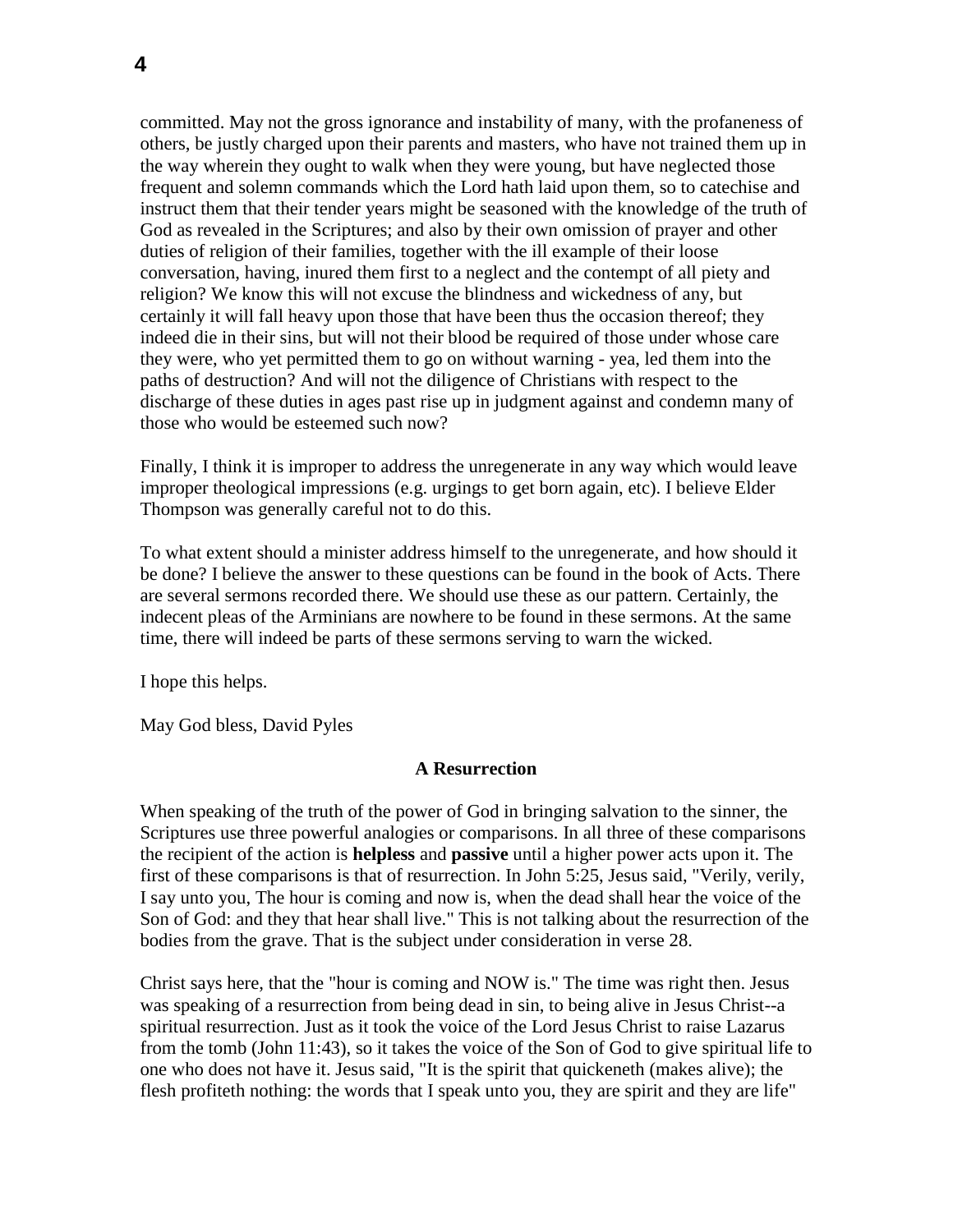(John 6:63). This spiritual quickening is what was under consideration in John 5:21 where Jesus said, "For as the Father raiseth up the dead, and quickeneth them; even so the Son quickeneth whom He will." The same thing is spoken of in Eph. 2:5 "Even when we were dead in sins, hath quickened us together with Christ . . ."

Lazarus was **helpless** and **passive** until Jesus raised him. Jesus called him with irresistible power. Lazarus could not and did not resist the voice of Christ. Likewise, the one who is dead in trespasses and sins is **helpless** and **passive** until Christ by the Holy Spirit calls him from being spiritually dead to being spiritually alive. The one who is dead in sin cannot and will not resist the call of Christ. This call comes with irresistible power.

The Ephesian epistle, in very powerful and beautiful language shows emphatically that it takes the same mighty, miracle-working power to make one a believer as it took to raise Christ from the dead: "And what is the exceeding greatness of His power to usward who believe, according to the working of His mighty power, which He wrought in Christ, when He raised Him from the dead, and set Him at His own right hand in the heavenly places." (Eph. 1:19,20).

### **A Birth**

The bringing of a person from a state of death in sin to a state of being alive in Christ is also called a birth in the Scriptures. Jesus told Nicodemus, "Verily, verily, I say unto thee, Except a man be born again, he cannot see the kingdom of God." (John 3:3). Nicodemus didn't understand so Jesus explained to him, "Verily, Verily, I say unto thee, Except a man be born of water and of the Spirit, he cannot enter into the kingdom of God." (John 3:5).

Being "born of water and of the Spirit" simply means being born of the Spirit. The conjunction "and" is the Greek word KAI which can be translated *and*, *even*, or *also*. Born of water *even* of the Spirit would probably be the best translation here in light of the context of John 3:6,8. Water is used as a symbol of the Holy Spirit in the Gospel of John as can be seen from John 7:38,39.

Jesus goes on to say in John 3:6, "That which is born of the flesh is flesh (the natural birth); and that which is born of the Spirit is spirit (the spiritual birth)."

Then Jesus says, "The wind bloweth where it listeth (that is, where it desires, wishes, or pleases), and thou hearest the sound thereof, but canst not tell whence it cometh, and whither it goeth: so is every one that is born of the Spirit." (John 3:8).

Notice that everyone who is born of the Spirit is born the same way. There is only one way of salvation. There is not one plan for the intelligent adult, another for the mentally incompetent, and another for the baby who dies in infancy. All are born the same way with the same irresistible power.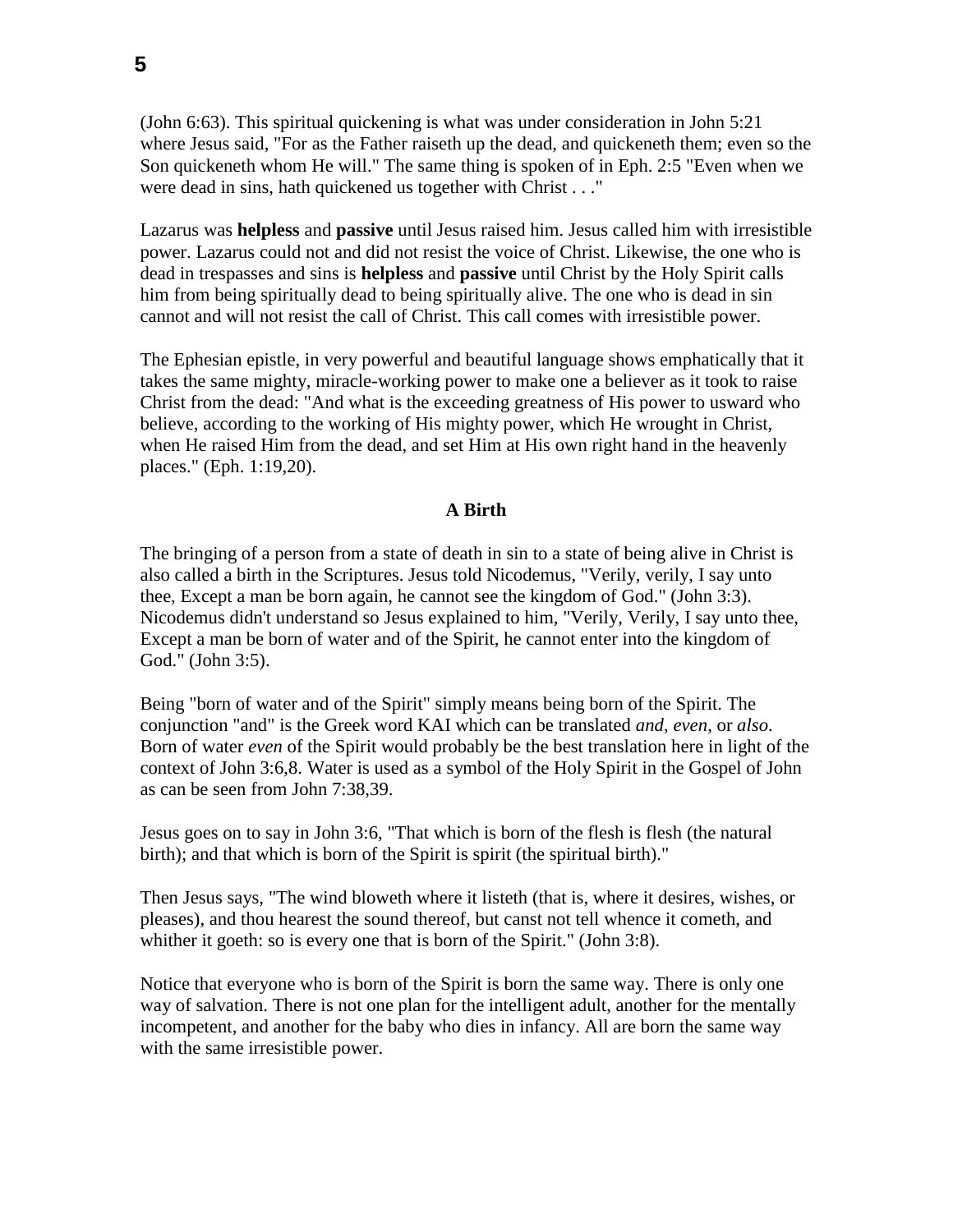In natural birth, we know that the one who is born does not will to be born--in fact, he has no decision in the matter at all. He doesn't decide the time, place, or circumstances of his birth. He has no power to determine the family into which he will be born. The analogy holds true with regard to the spiritual birth. God determines the time, place and circumstances. The sinner can no more resist this than can an infant resist and refuse to be born naturally. This fact is shown so clearly in John 1:13 where speaking of believers it is said, "Which were born, not of blood, nor of the will of the flesh, nor of the will of man, but of God." This verse kills the doctrine of those who teach that men are saved when they exercise their "free wills" and accept God's "offer" of salvation.

This same truth is taught in I Peter 1:23: "Being born again, not of corruptible seed, but of incorruptible, by the word of God, which liveth and abideth forever." The "word" here is not the preached word nor is it the written word. Rather it is the living truth of God in Jesus Christ which is implanted in the heart of the believer by the Holy Spirit.

#### **A Creation**

The impartation of saving grace to individuals is also referred to in the Scriptures as a creation. "For God, Who commanded the light to shine out of darkness, hath shined in our hearts, to give the light of the knowledge of the glory of God in the face of Jesus Christ." (II Cor. 4:6). Here, of course, Paul is referring back to the Genesis account of the creation of the heaven and the earth. How was light created? God *commanded* it to shine with irresistible power! "And God said, Let there be light: and there was light." (Gen. 1:3). There was no resistance here. God was the active agent. The thing created was passive (indeed non-existent) until God called it into being.

So it is in the spiritual creation, says Paul. How does an individual get to know Jesus Christ with saving knowledge? God commands it as He speaks life into the heart by the Holy Spirit. God is just as sovereign in the creation of spiritual life as He was in the creation of the universe. No one helped Him create the heaven and the earth and no one helps Him give spiritual life to His people. Look at the following Scriptures which teach this wonderful truth: "Therefore if any man be in Christ, he is a new creature (or "creation"--Grk. KTISIS): old things are passed away; behold, all things are become new." (II Cor. 5:17).

"For in Christ Jesus neither circumcision availeth any thing, nor uncircumcision, but a new creature." (Gal. 6:15).

Look at Ephesians 2:10, "For we are His workmanship, created in Christ Jesus unto good works, which God hath before ordained that we should walk in them." We are HIS workmanship. An artist forms his work as he wills. The artist does not ask the clay which he forms, "In what form would you desire to be made?" But he fashions the clay according to his own will. So also, we are God's workmanship. The prophet states this too in Isaiah 43:21, "This people have I formed for myself; they shall show forth my praise." That is irresistible grace. This power of God does not wait for those poor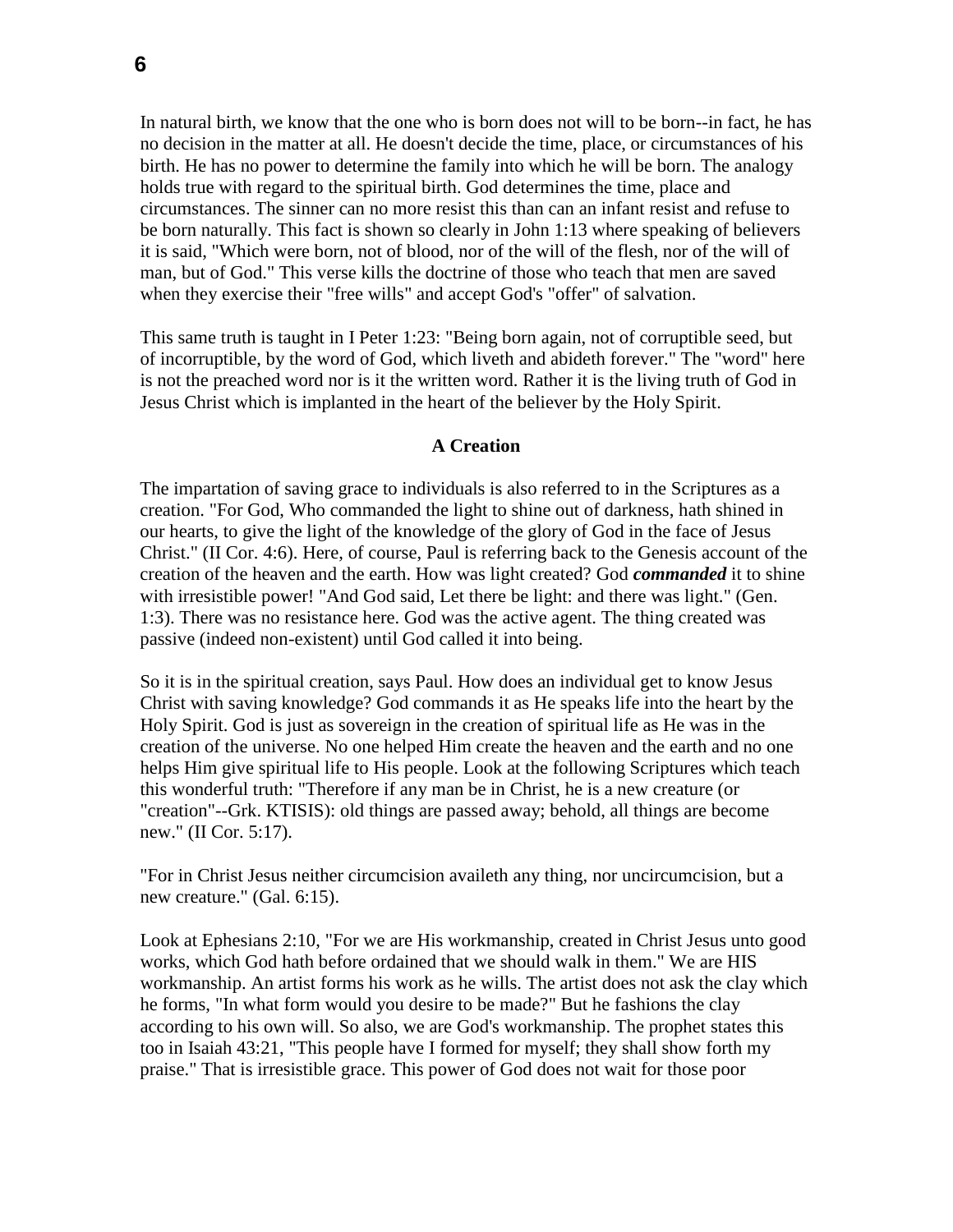miserable sinners to accept Christ--but it FORMS them to be His people. They therefore show forth His praise.

### **THOSE UNABLE TO HEAR**

The Scriptures make plain that God has regenerated individuals before they were able to think in a reasonable manner. This is very plain in the case of David. He said, "Thou didst make me hope when I was upon my mother's breasts." (Ps. 22:9). This clause is rendered in Bagster's Interlinerary Hebrew And English Psalter, p. 29, "causing me to trust upon the breasts of my mother." The word for "hope" in Ps. 22:9 is BATACH, which, according to Gesenius' Hebrew-Chaldee Lexicon To The Old Testament, p. 112 means, "to confide in anyone, to set one's hope and confidence upon any one." So it is obvious that David was regenerated while a suckling. It is just as obvious that this was before the stage of maturity to mentally comprehend either the spoken or written word of God. The conclusion that must be reached is that regeneration takes place on a **level below the consciousness**. Faith and repentance are those exercises which reveal this subconscious change.

Another infant who was regenerated in infancy was John the Baptist. In fact, John was born again while in his mother's womb. "The babe leaped in her womb" (Luke 1:41) "The babe leaped in my womb for joy" (Luke 1:44). According to Galatians 5:22 joy is a fruit of the Holy Spirit.

The occasion of the joy was the presence of his Savior who was in the womb of Mary. This was no ordinary leap of a babe in the womb of its mother. Elisabeth was enlightened by the Holy Spirit and she said the babe leaped for joy.

How does this square with a Scripture like John 17:3, where it is said, "And this is life eternal, that they might know Thee the only true God, and Jesus Christ, whom Thou hast sent."? The answer is simple. One of the basic meanings of *know* is "to be aware or cognizant of." When a little baby is born, it is well aware that something has happened to it even though it can't put into words what has happened. Later on, the babe *knows* its mother long before it has the ability to say, "This is my mother." The same is true of a child of God who is born again in infancy. This little one knows that something has happened. The child feels joy in the presence of its Savior (just as an infant feels pleasure in the presence of its mother). Later as the child matures, it will give more mature indications of what has happened to it. This knowledge of Jesus Christ is imprinted into the hearts of God's people by a direct action of the Holy Spirit (Heb. 8:10-12; I John 2:27). This is a very good reason why infants and very small children should be in the congregation during worship services. If they are born again, they will feel and be benefited by the presence of the Lord.

The Lord Jesus Christ very strongly taught that some infants would be regenerated in infancy when He said, "Yea; have ye never read, Out of the mouth of babes and sucklings Thou has perfected praise?" (Matt. 21:16). Another man the Lord very probably touched by His grace while he was in the womb was Jeremiah (Jer. 1:5).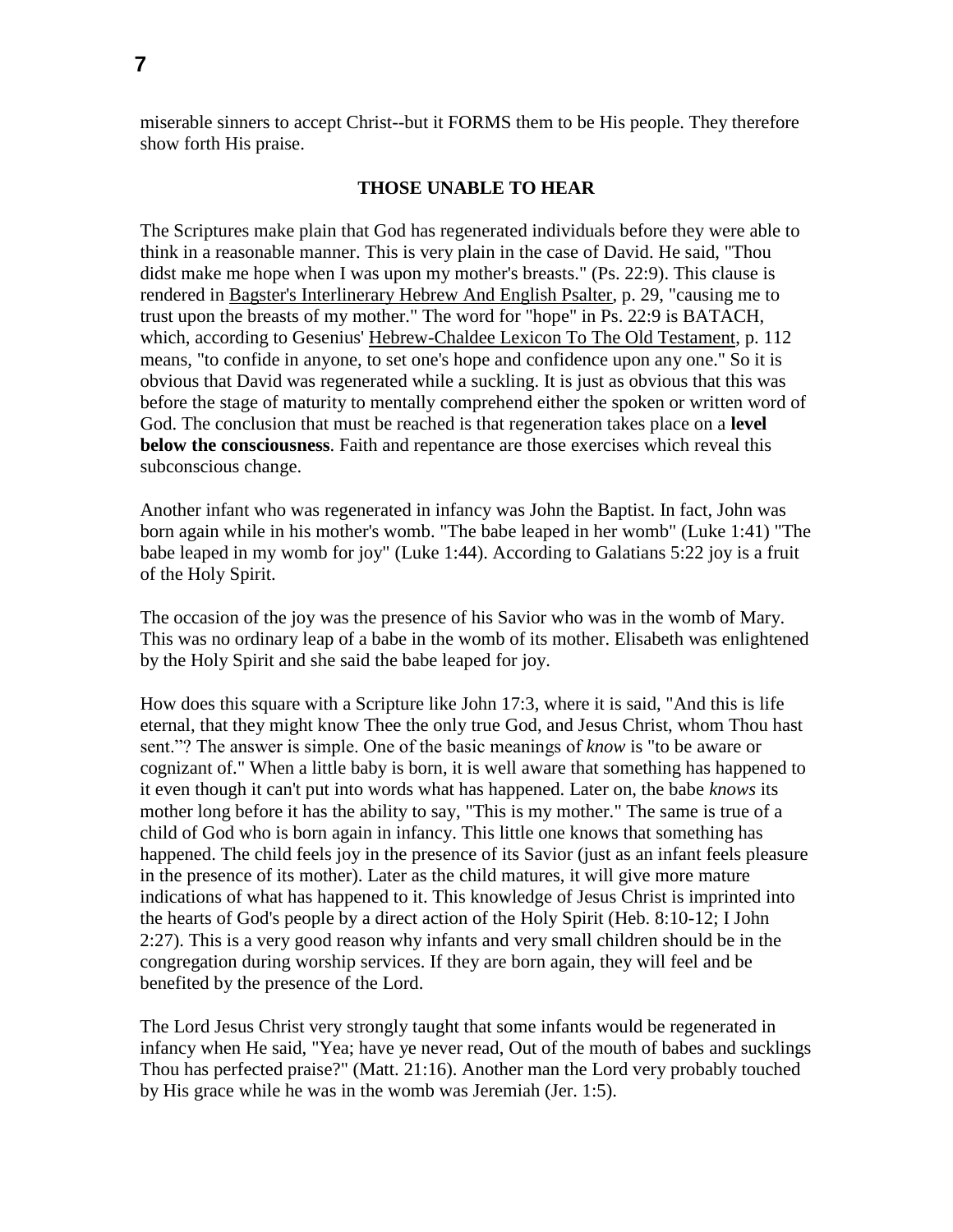The infant son of David, who died in infancy, evidently was regenerated. David was sure that he went to heaven at death. David was a man after God's own heart and God must have revealed this to him. When the boy died, David said, "But now he is dead, wherefore should I fast? can I bring him back again? I shall go to him, but he shall not return to me." (II Sam. 12:23).

### FAITH

There is much misunderstanding in the religious world about "faith" or "belief." Many preachers will say that salvation is by grace but that a person must "put his trust in Jesus Christ" or "believe in Jesus Christ as his personal Savior" or "have faith in Jesus Christ" before he can be saved. This act of faith, thus presented, is an act of the sinner's free will.

This conception of faith is not true. If it were true then the sinner would be playing a part in his own salvation. He would be doing something in order to be saved. He would be moving toward God *before* he had spiritual life *in order to obtain* spiritual life. No matter how much a man may talk of "free grace," any act that a man had to perform before salvation, in order to obtain salvation, would render that salvation not free.

Salvation is, however, of grace. It is wholly of God. Even though no one is saved without faith, yet even that faith is a free gift of God. God gives a person faith when He causes him to be born of the Spirit, not before the person is born again. The born-again one cannot exercise faith before he has it. When we see a man exercise faith we can be sure that he is already in a "born-again" condition. To show that salvation is completely of grace, Paul said, "So then it is not of him that willeth, nor of him that runneth, but of God that sheweth mercy." (Rom. 9:16). Speaking of those that believe on Jesus, John said that they "were born, not of blood, nor of the will of the flesh, nor of the will of man, but of God." (John 1:13). These verses make it plain that "saving faith" is not an act of man's socalled "free will" but is a gift of God.

#### Definition Of The Terms

The Greek word most commonly translated "believe" in the New Testament is PISTEUO. The meaning is "to believe, be persuaded of, to place confidence in." (W. E. Vine). Thayer gives the meaning as follows: "of the conviction and trust to which a man is impelled by a certain inner and higher prerogative and law of his soul." When the object of believing is Jesus Christ, Thayer says that it is "a conviction, full of joyful trust, that Jesus is the Messiah."

The Greek word most commonly translated "faith" in the New Testament is PISTIS. The meaning is "firm persuasion." (W. E. Vine). Thayer says of this word that "when it relates to God, PISTIS is the conviction that God exists and is the creator and ruler of all things, the provider and bestower of eternal salvation through Christ-Heb. 11:6." He says that, "in reference to Christ, it denotes a strong and welcome conviction or belief that Jesus is the Messiah, through whom we obtain eternal salvation."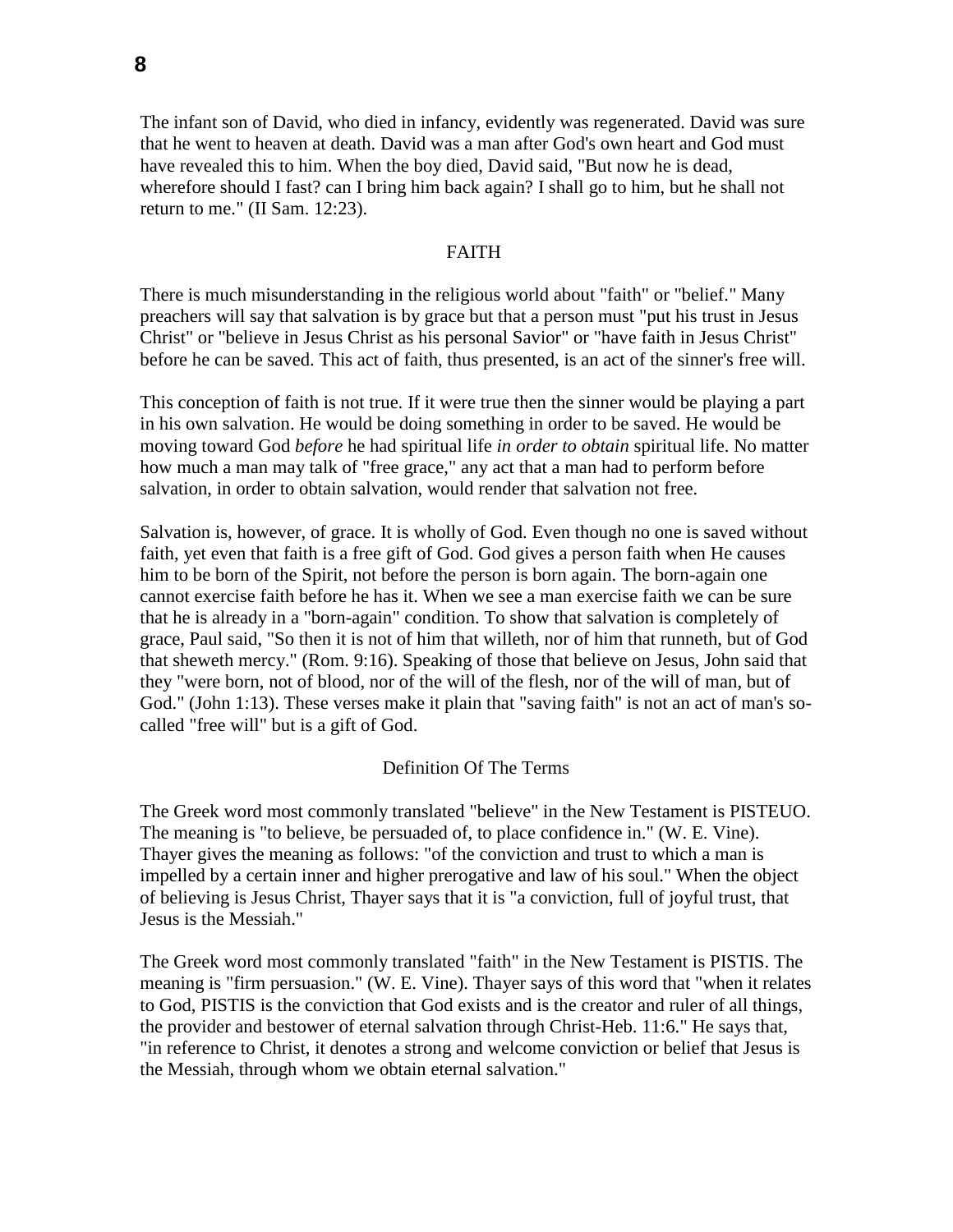It should be obvious that PISTEUO and PISTIS are cognate words. This means that they were derived from a common original form or root. One is a verb; the other is a noun. Simply put it means that "to believe" is "to exercise faith." "Faith" is "the ability to believe." So, if one believes, he is exercising the faith which he already has.

## The Scriptural Record

The Scriptures make plain that faith is a gift of God and not an achievement of man's "free-will." "For by grace are ye saved through faith; and that not of yourselves; it is the gift of God: Not of works, lest any man should boast." (Eph. 2:8,9). These verses tell us that we are saved on the principle of grace (a free unmerited favor); that faith is the instrument used; that salvation is not of works (including a work of faith); and that man cannot take any credit for his salvation. In short these verses say that God gives the individual faith *when* He saves him. Faith, as used here is almost a synonym for spiritual life.

"For unto you it is given in the behalf of Christ, not only to believe on Him, but also to suffer for His sake." (Phil. 1:29). This verse makes it plain that the ability to believe on Christ is a **gift of God**, and not a power exercised by the "free-will" of the sinner.

"Looking unto Jesus the author and finisher of our faith." (Heb. 12:2). Many people say that "if you will just take the first step and move towards Jesus, the He will save you." But this verse teaches that Jesus makes the first step. And, He finishes what He started. Faith is not a work of the creature -- it is a work of the Creator, from beginning to end.

To further show that Jesus finishes what He has begun He said to Peter, "But I have prayed for thee, that thy faith fail not." (Luke 22:32). Christ prays for all His people as their Intercessor. Though they lapse into sin from time to time their faith (practically a synonym for spiritual life) will never fail. The fact that Jesus is both the author and finisher of faith is what is being emphasized in the following verse: "For whatsoever is born of God overcometh the world: and this is the victory that overcometh the world, even our faith." (I John 5:4).

Another verse that shows that the ability to believe is entirely of God and is not of man is I Peter 1:21: "Who **by Him** do believe in God, that raised Him up from the dead and gave Him glory; that your faith and hope might be in God." The gift of faith was purchased for the elect on the cross: "For Christ also hath once suffered for sins, the just for the unjust, that He might bring us to God." (I Peter 3:18). We are brought to God in vital, living union by faith. That faith is entirely by Christ is further pointed out in Acts 3:16: "And His name through faith in His name hath made this man strong, whom ye see and know: yea the faith which is by Him hath given him this perfect soundness in the presence of you all."

Faith is not the work of man. Man only exercises that which God has already worked in him. "This is the work of God, that ye believe on Him whom He hath sent." (John 6:29). John Gill says of this verse, "This, as a principle, is purely God's work; as it is an act, or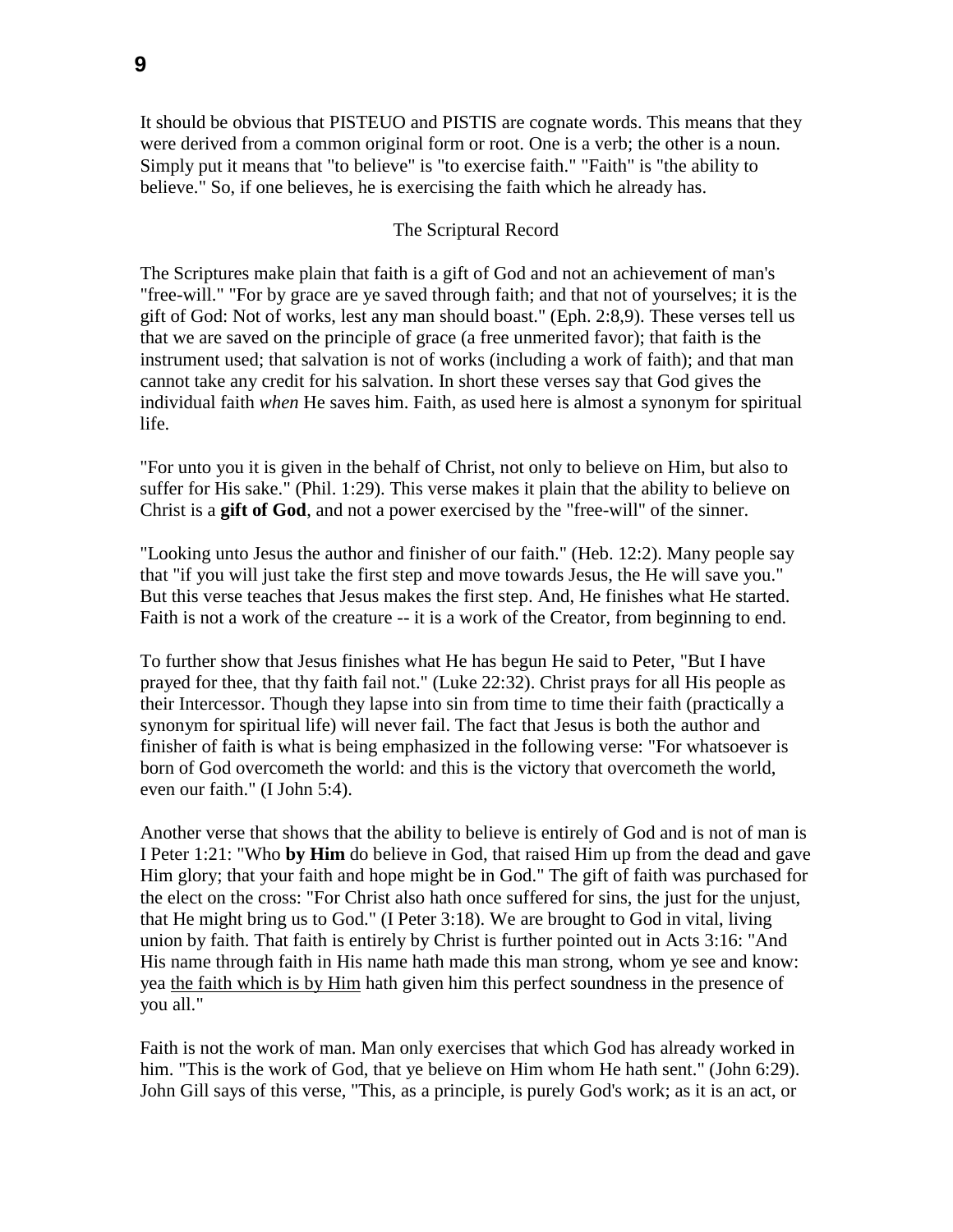as it is exercised under the influence of divine grace it is man's act." He is saying what I

have said above -- man only exercises what God has already worked in him. The Greek scholar, A. T. Robertson says, "So here Jesus terms belief in Him as the work of God."

It takes the same power to truly believe as it took to raise Christ from the dead. "And what is the exceeding greatness of His power to us-ward who believe, according to the working of His mighty power, which He wrought in Christ, when He raise Him from the dead ... " (Eph. 1:19,20).

Peter gave his witness in the following words, "Simon Peter, a servant and an apostle of Jesus Christ, to them that have obtained like precious faith with us through the righteousness of God and our Saviour Jesus Christ." (II Peter 1:1). The word translated "obtained" is LAGCHANO, "to obtain by lot." Kittel's Theological Dictionary of New Testament Words has this to say about the word: "The attainment is not by one's own effort or as a result of one's own exertions, but is like ripe fruit falling into one's lap ... In this sentence, the point of LAGCHANO is that faith has come to them from God with no co-operation on their part."

The Lord Jesus sums it up when He says, "It is the Spirit that quickeneth; the flesh profiteth nothing: the words that I speak unto you, they are spirit and they are life. But there are some of you that believe not. For Jesus knew from the beginning who they were that believed not, and who should betray Him. And He said, Therefore said I unto you, that no man can come unto Me, except it were given unto him of my Father." (John 6:63- 65).

# HERMAN HOEKSEMA

One of the few denominations which agrees with Primitive Baptists on Immediate Regeneration is the Protestant Reformed group. Their leading theologian was Herman Hoeksema, who wrote a very good systematic theology book entitled *Reformed Dogmatics*. His remarks on faith are so good that I have included several of them:

"Faith is not another work on the part of man, by performing which he becomes worthy of salvation. All the work that makes us worthy of righteousness and eternal life and glory has been performed and completely finished by Christ Himself. This is true even of faith itself. Christ merited faith for us by His perfect obedience. Nor may we say that faith is a condition upon our fulfillment of which God is willing to give us the salvation merited by Christ for us. There are no conditions whatsoever unto salvation. It is free and sovereign."

"The bond whereby we are united with Christ is faith. This faith we do not possess of ourselves. It is strictly a gift of God, wrought in us by the Spirit of Christ."

"A distinction can be made between the **essence** and the **operation**, or between the **potential** and **activity** of saving faith. Faith is, first of all, a spiritual disposition, a power or aptitude to apprehend and appropriate Christ and all His benefits ... It is the fitness to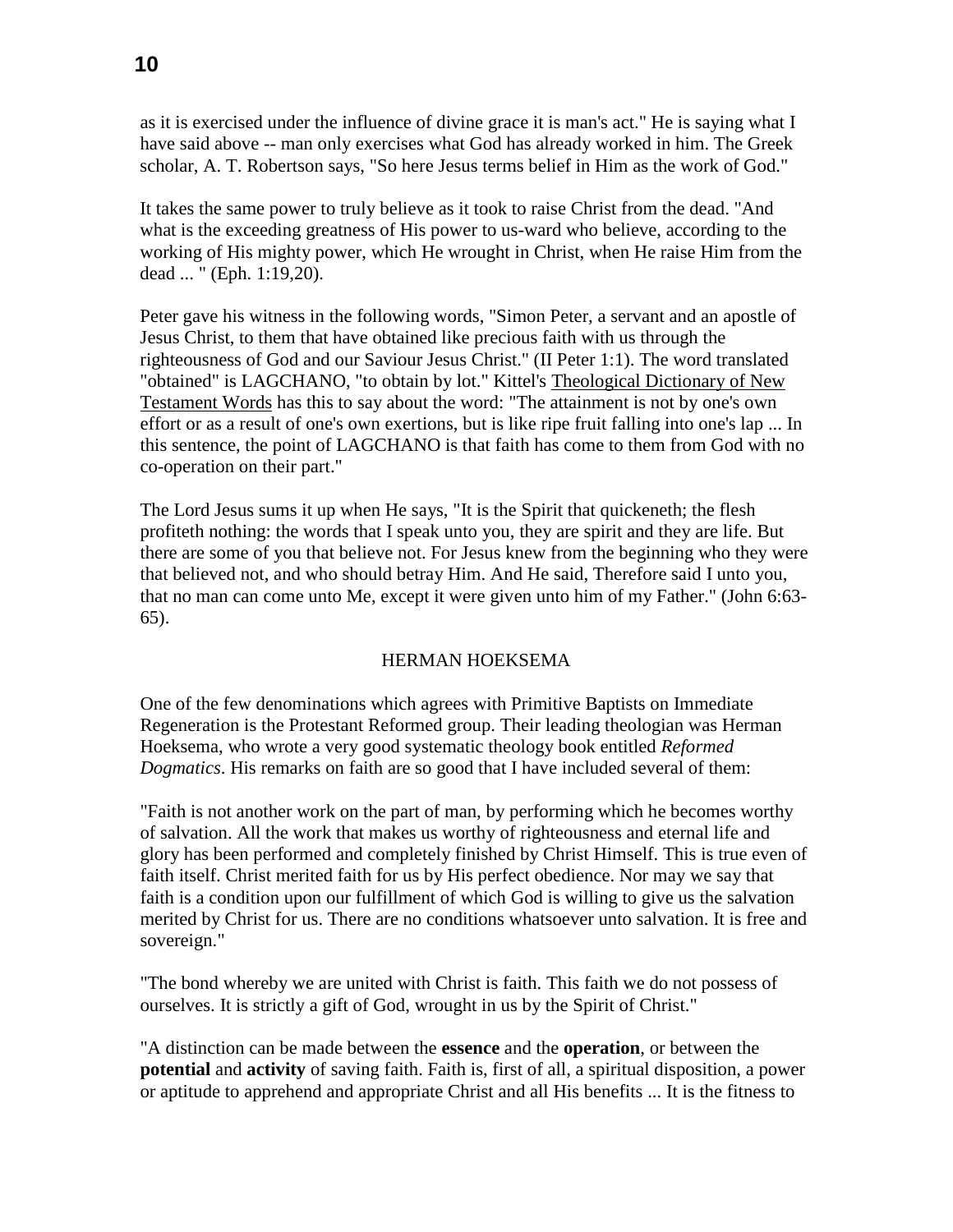believe in distinction from the act itself. We may illustrate this by many natural examples. When a child is born, it has all the faculties and powers and gifts it will ever have, even though they do not as yet actively function ... If later in life the child develops into a great mathematician or skillful musician, this mathematical bent of mind or artistic tendency was not added to the child's talents after it was born; his talents were all given with birth. The same may be said of saving faith. As a spiritual ability, it is given with our spiritual birth, that is, in regeneration, while it develops into the conscious activity of believing through contact with the gospel applied to the heart by the Spirit of Christ. Without this spiritual ability it is impossible for a man to believe in Christ. **If a child is born blind he cannot be taught to see.** If he is born deaf, the activity of hearing will never develop. The same is true spiritually. By nature, the sinner is born blind and deaf and dumb with regard to spiritual things."

"This ability of saving faith is, of course, the fruit of the Holy Ghost. It is true that the power of faith becomes active belief only through the gospel."

"We must also remark here that this ability or potential of faith is wrought in the heart immediately by the Spirit of Christ. The power of faith may be wrought in the heart of the smallest infant as well as in the heart of the adult."

"This potential of faith can never be lost. The activity of saving faith may be very weak at times, may seem to have died out and disappeared, so that we seem to have no hold on Christ and the precious promises of Christ. But the power of faith, the potential of faith, can never be lost -- Once a believer, always a believer."

"Faith cannot be called a condition, a prerequisite, which man must fulfill in order to receive salvation and all the benefits of grace. Faith certainly is not a condition which man must fulfill in order to receive the gifts of grace. On the contrary, faith itself is one of the chief gifts of the grace of God to the sinner. One does not receive grace on condition that he first believe in the Lord Jesus Christ, but on the contrary, he receives the gift of faith in order that he may now live from out of Christ. There are no conditions for salvation, simply because salvation is never dependent on anything in man. By grace ye are saved, through faith; and that not of yourselves: it is the gift of God.--Eph. 2:8."

"The real work of God is that we believe in Jesus Christ Whom God hath sent. (John 6:29) ... Faith is God's own work, the work of His free grace within us, the spiritual means of God, the spiritual dispositions whereby God ingrafts us into Christ through the Holy Spirit, and whereby He causes all the blessings of salvation to flow out of Christ to us-ward. It is the bond to Christ whereby our soul cleaves unto Him, lives out of Him, and receives and appropriates all His benefits."

"Faith reveals itself as spiritual knowledge. Here a new knowledge is meant, which you did not possess as a sinner and of which you received the power in regeneration. The man that has this knowledge discerns spiritual things. The natural man does not see any of this, but the spiritual man that has the gift of faith discerns all things. On the other hand, if one is not born again he cannot even see the kingdom of God."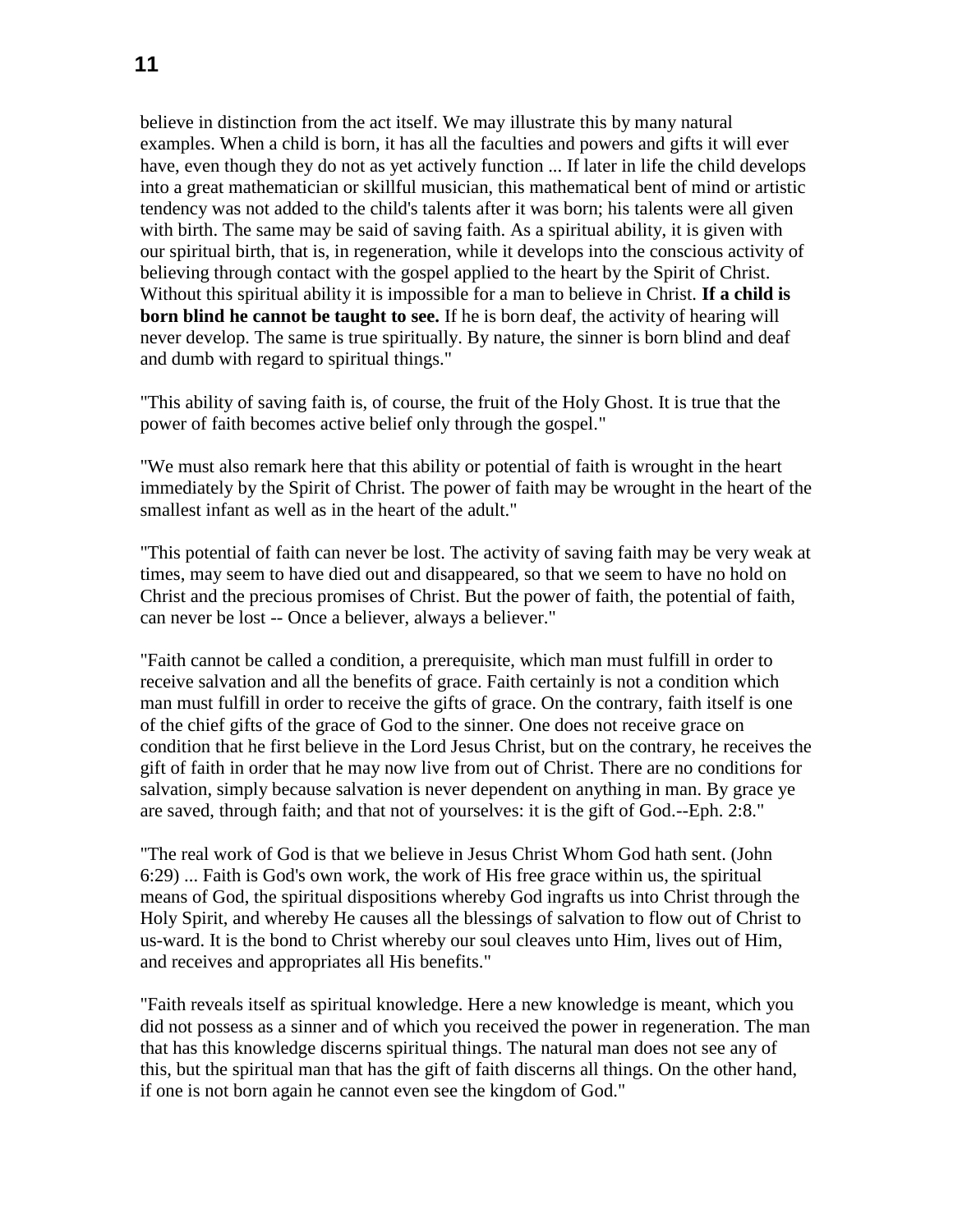"The knowledge of saving faith is spiritual. It is experiential. It is not a theoretical knowledge *about* God in Christ, but it is the knowledge of Him. There is a wide difference between knowing that thing or person ... A dietitian may be able to analyze every item on a menu and inform you exactly as to the number and kinds of vitamins each offered dish contains, but if he has cancer of the stomach he cannot taste the food and enjoy it. On the other hand, the man with the hungry stomach may sit at the table with him, know absolutely nothing about the vitamins; but he will order his meal, relish his food, and appropriate it to himself in such a way that he is refreshed and strengthened."

"So a man may be a keen theologian and though he gives a lecture on the Bread of Life, he does not hunger after it and cannot eat it -- if he has not faith. On the other hand, a person may be far inferior to this able theologian in intellectual capacity, but if he possess the knowledge of saving faith he will be like the hungry man that relishes and digests his food. The knowledge of saving faith is the kind of knowledge spoken of in John 17:3: 'And this is life eternal, that they might know Thee, the only true God, and Jesus Christ, whom Thou hast sent.'"

# SOME PROBLEM TEXTS

At first glance some texts seem to teach Gospel Regeneration. However, Scripture does not contradict itself. After years of honest study I have become increasingly convinced that we Primitive Baptists are correct in our teaching on this subject. I believe that we can give a reasonable explanation for every text which might seem to teach Gospel Regeneration.

Years ago I was challenged in 1 Corinthians 4:15 and did an intense study of this verse. I wrote the following as the result of my studies:

# **Begotten by the Gospel:**

# **What Does This Mean?**

Many well-meaning and honest Christians have the wrong notion of the purpose of the gospel. Many of them think that the gospel is the means that God uses to bring about the new birth in people. But an examination of the Scriptures shows that this is not true. The new birth is exclusively the work of the Holy Spirit. (John 3:8). The purpose of the gospel is to bring life and immortality to light. (2 Timothy 1:10). This means that the gospel simply manifests or reveals spiritual life that had previously been placed in the heart by the Holy Spirit.

Now the gospel is a very wonderful and a very powerful gift of God. The Scriptures attribute great power to the gospel. For this reason many people have mis-interpreted many of the passages of Scripture which deal with the function of the gospel. One of these commonly mis-interpreted Scriptures is 1 Corinthians 4:15, which reads, For though ye have ten thousand instructors in Christ, yet have ye not many fathers: for, In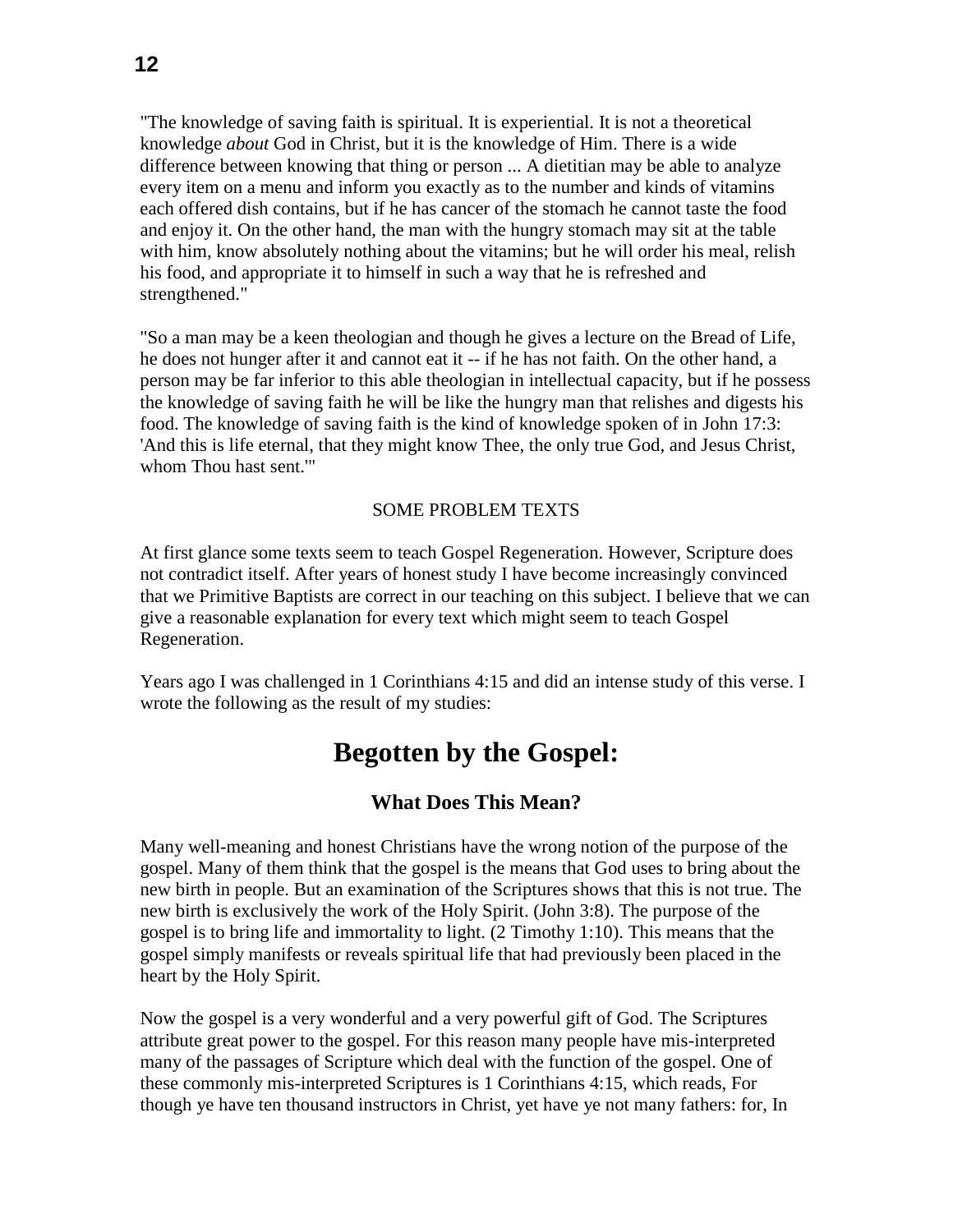Christ Jesus I have begotten you through the gospel." The Apostle Paul is saying here that in some sense he is the father of these Corinthians, and they are his children. The instrument by which they were born was the gospel. Many people interpret this to mean that Paul was the father of the Corinthians in the sense that he had caused them to be born again when he preached the gospel to them. But that this is exactly not what the text is teaching can be shown by the following considerations.

In the first place it would have been blasphemy for the Corinthians to refer to Paul as a father in the sense that he was the means of bringing eternal life to them. No man can receive this honor because God alone is to receive the credit and glory for the salvation of His people. Christ instructed us, "And call no man your father upon the earth: for one is your Father, which is in heaven." (Matthew 23:9). This is one of the gross errors of the Roman Catholic Church by having the priests addressed as "father." So it is certain that Paul was not the father of the Corinthians in the sense that he, by preaching the gospel to them, had had a part in their spiritual birth.

In the second place, this interpretation of the passage betrays an ignorance of how "father," "children," and "begotten" were commonly used in the day in which Paul was writing. Let us study together for a moment and see how these terms were then used. Such study will throw great light on this passage.

### **The Meaning of Begotten**

First, let us see how this word "begotten" was commonly used at the time of the writing of the New Testament. J.H. Thayer, in his **Greek-English Lexicon of New Testament Words**, p. 133, says, "In a Jewish sense, of one who brings others over to his way of life." Commenting on the same word in the same passage, John Gill, in his **Commentary On The New Testament**, quotes the Jerusalem Talmud as follows: "If one teaches the son of his neighbor the Law, the Scripture reckons this the same as if he had begotten him."

Arndt and Gingrich, in their **Greek-English Lexicon**, p. 154, say of the same word, "Figuratively of the influence exerted by one person on another. . . of a teacher on pupils." H. Cremer, in his **Biblical-Theological Lexicon of New Testament Greek**, p. 146, says of this word, "Peculiar is the use made by Paul in some passages of the word to denote an influence exerted on some one, moulding his life, as in Gal. 4:24; 1Cor. 4:15; Philemon 10."

If we put all this together and sum it up, it becomes immediately apparent that Paul was not even hinting to these Corinthians that he had preached the gospel to them and that they had thereby been born again. Paul is rather saying this, "By my use of the gospel I have brought you over to my way of life; I have taught you the Scriptures; I have exerted an influence on you as a teacher on his pupils; I have helped to mould your life." This, and only this, is what Paul had done to those Corinthians by preaching the gospel to them. And he had this influence only on those who had previously been born again by the **direct** and **immediate** operation of the Holy Spirit and who were thus receptive to his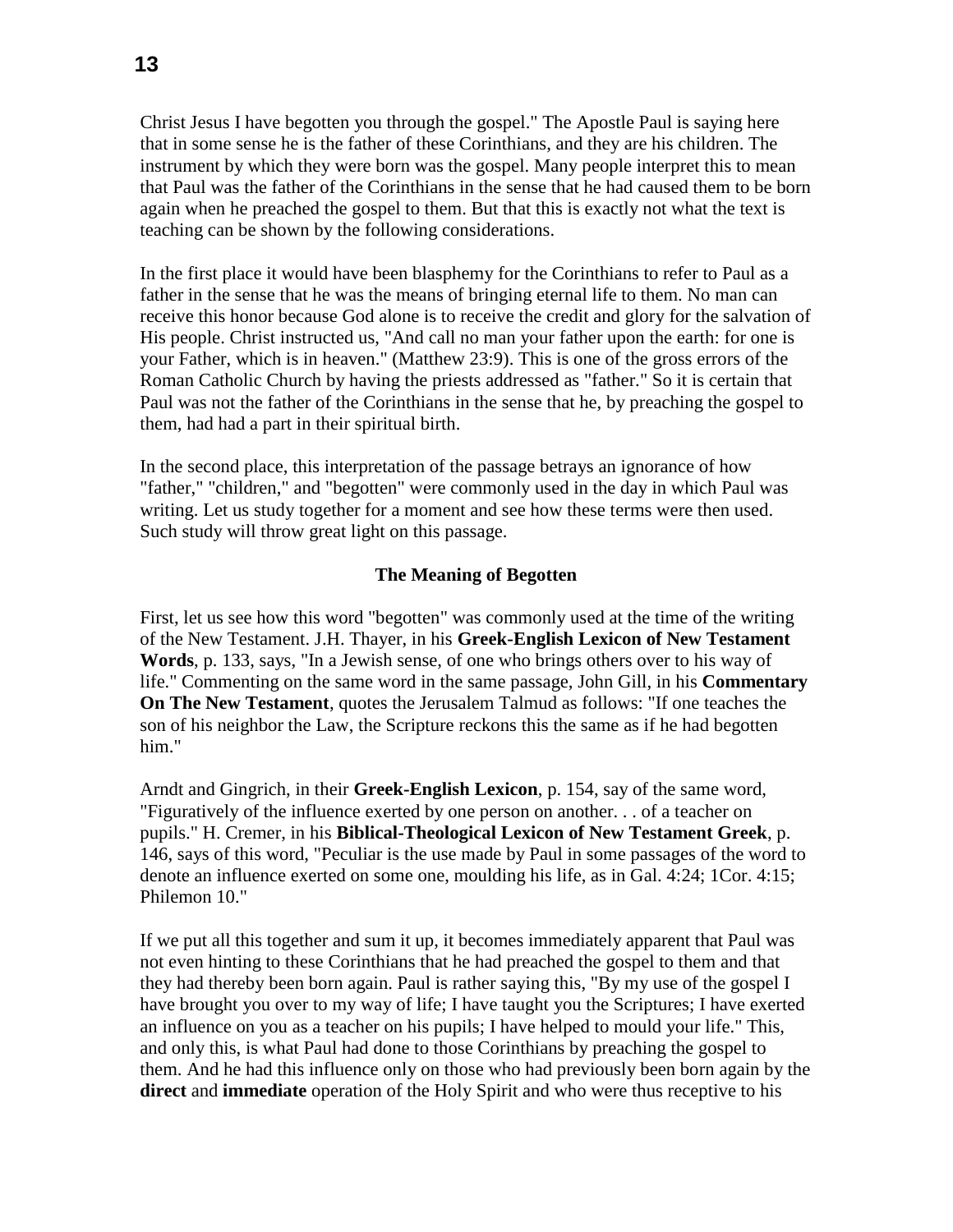gospel. This can easily be seen by a study of Acts 18: 1-17, which records the founding of the church at Corinth. That the meaning of the word "begotten" easily and honestly bears this meaning will not be disputed by an honest and open-minded student.

### **A Look at the Word "Father"**

Now let us briefly examine a very common way in which the word "father" was used in New Testament times. Thayer says, p. 495, "Metaphorically. . .one who stands in a father's place, and looks after another in a pastoral way: 1Cor. 4:15." W. E. Vine, in his **Expository Dictionary of New Testament Words**, Vol. 2, p. 82, says ". . .of one who, as a preacher of the Gospel and a teacher, stands in a father's place, caring for his spiritual children, 1 Cor. 4:15."

So, here again, Paul is not saying that he was an instrument in giving spiritual life, but his responsibility was to help the life that had already been implanted by the Holy Spirit to develop. There is not even a hint of the new birth here.

### **What About "Sons?"**

To see the New Testament concept of the beautiful relationship that should exist between a true minister of the gospel and those placed under his care, we quote from Thayer's comments on the word "sons" or "children" used in 1 Cor. 4:14, which passage has a direct bearing on the verse we are studying: "Metaphorically, the name is transferred to that intimate and reciprocal relationship formed between men by the bonds of love, friendship, trust, just as between parents and children. . .just as in Hebrew, Syriac, Arabic, Persian, so in the N. T., pupils or disciples are called children of their teachers, because the latter by their instruction nourish the minds of their pupils and mould their characters." p.617.

In line with this, Kittel, in his **Theological Dictionary of New Testament Words,** Vol. 1, pp. 665-667, in an article entitled "Begetting as Image of the Relationship of Master and Disciple" says, "The use of the terms father and son with reference to the master and disciple may be seen already in 2 Kings 2:12. At the time of Jesus it was customary for the rabbi to call his pupil and the ordinary member of the community 'my son.' "

#### **Summation**

To sum it all up, what is Paul saying in this passage? He is saying that there were plenty of self-appointed preachers around who did not really have a deep concern for the flock of God (the ten thousand instructors in Christ). But, says Paul, there are only a few men who are truly called of God and who are vitally concerned with the spiritual welfare of God's children (the "not many fathers"). Paul is saying further that he is a father to these Corinthians. By this he means that he preached the gospel to them and turned them from **error** to **truth**. He thus became their spiritual teacher and they became learners or disciples. By his teaching he had great influence on them and helped to mold their lives. In this sense he was their **father** and they were his **children**. But only in this sense. If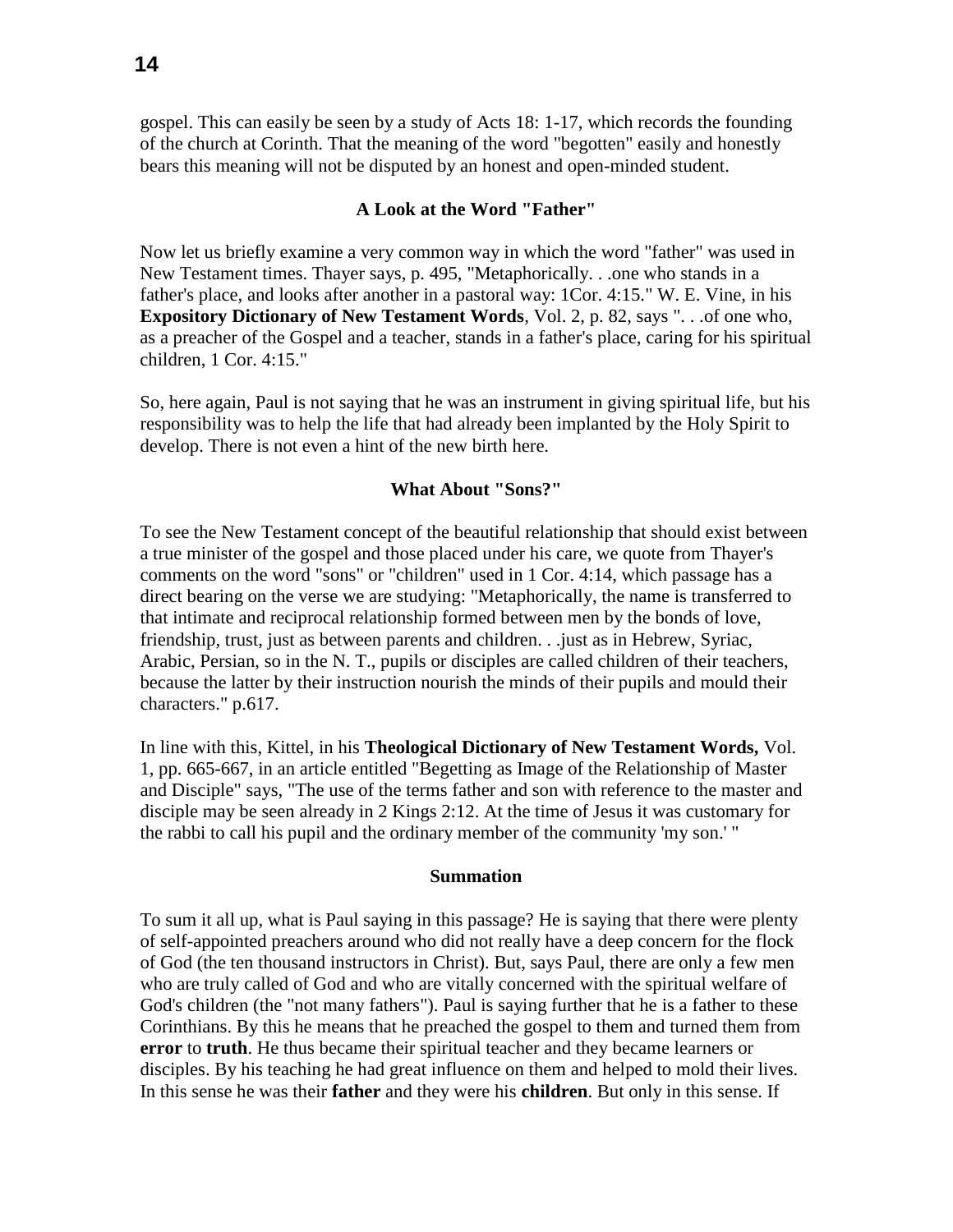they had not previously been born again, his teaching would have had no effect on them in a positive way.

Paul takes no credit for giving them spiritual life. He gives God all the credit for that. Would that men today would do the same!

# JAMES 1:18

There are two things that I would like to insert here, one short paragraph that I have written on it, and excerpts from an article in *The Standard Bearer*, a periodical of the Protestant Reformed Churches of America.

# Begotten By The Word Of Truth

Speaking of God, James says, "Of His own will begat He us with the word of truth, that we should be a kind of firstfruits of His creatures." (James 1:18). The word translated "begat" is APOKUEO. It means "to bring forth from the womb, or to give birth to." (Thayer). James is not talking about the initial giving of life, but about life being brought forth to the level of consciousness. In the spiritual realm as well as in the natural the conception of life is an *instantaneous* happening. But the development and birth of this conceived life is a *process*. The conception is done by the Holy Spirit. The birth (conversion or coming to a realization of one's possession of eternal life) is done by the word of truth. James here is not talking about *regeneration*: he is talking about *conversion*. (For an excellent discussion of this and related Scriptures see The Power of the Word by Jimmy Barber).

Excerpts from An Exposition of the Epistle of James

Chapter 1:18

By Professor Robert Decker

# Theological School of the Protestant Churches of America

In the past (not so much today because people generally are ignorant of the Word of God and do not care to know them) a good deal of controversy swirled about this and similar texts of scripture. The controversy had to do with the question as to how regeneration is effected. Some said that the new birth is mediate; that is, it occurs through the means of the preaching of the Word; while others said that regeneration is immediate; that is, it occurs apart from means and is the initial work of the Holy Spirit in the heart of the elect. This latter is our position.

That the wonder of regeneration is immediate is evident when we take note of the terms involved in this text and others. The word in the text, "begat he us," means literally "to give birth to." **The point is that life prior to birth is presupposed**. This word is always used in the New Testament to refer to birth from the womb. In other words the term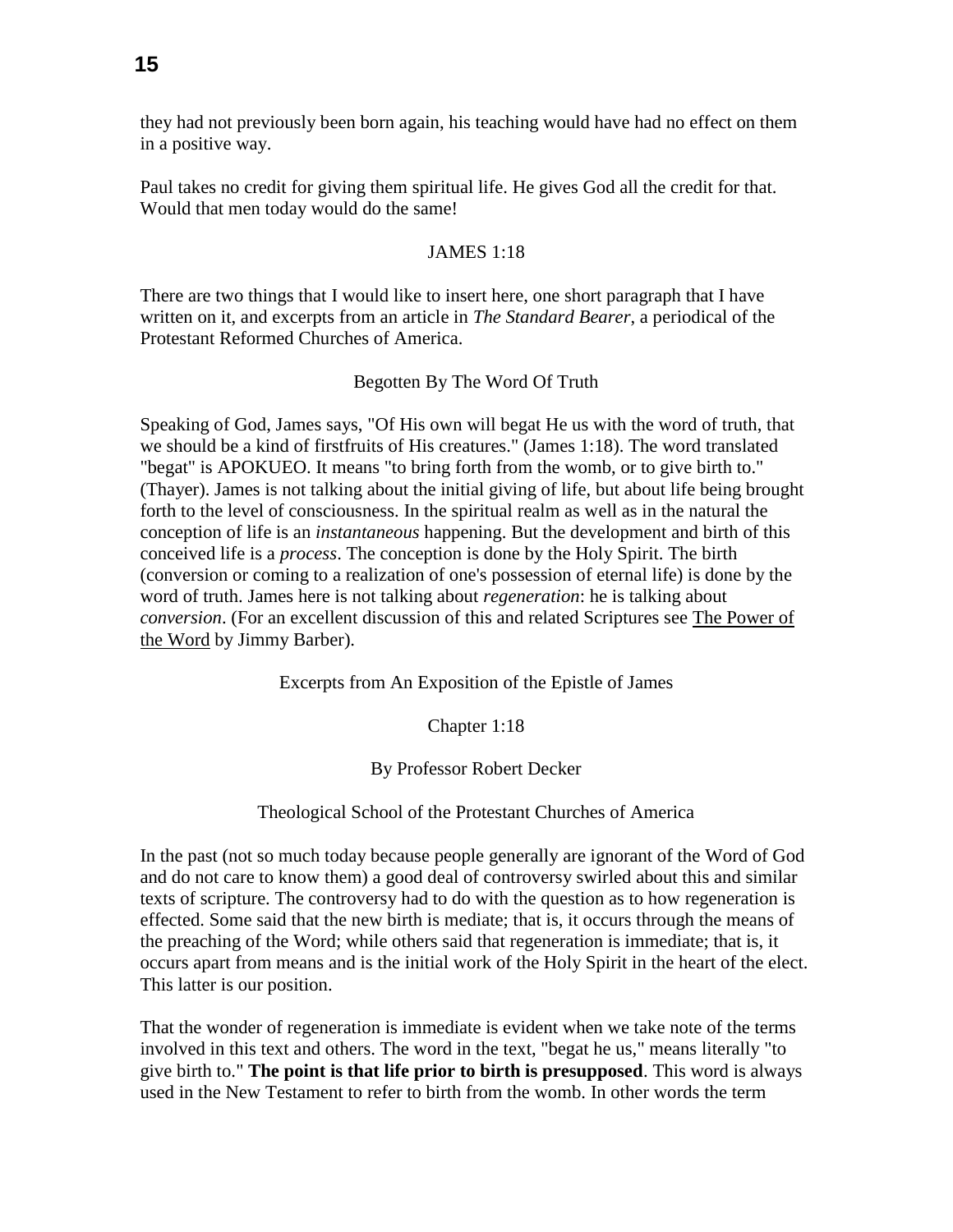refers to life coming to consciousness. Now, a different word is used by Jesus in His conversation with Nicodemus as recorded in John 3. Jesus says in verse 3: "Verily, verily, I say unto thee, Except a man be born again, he cannot see the kingdom of God." The words "born again" refer to the moment of conception, the very beginning of life in the womb. This is precisely how Nicodemus took what Jesus had said. He responds (vs.4), "How can a man be born when he is old? Can he enter a second time into his mother's womb and be born?" Jesus then explains that he speaks of a birth of "water and of the Spirit" (vs. 5). The same word used in John 3:3 is also found in that beautiful passage, 1 Peter 1:23-25. Here the Scriptures speak of "being born again out of incorruptible seed by the living and abiding word." Out of that incorruptible seed life is conceived. That's the work of the Holy Spirit of Jesus Christ, the living and abiding - that is, the eternal Word. **It happens beneath the consciousness of the elect**, [sometimes] in earliest infancy or perhaps even at the moment of conception. That new, heavenly, resurrection life of Christ, which cannot die and apart from which one cannot even see the Kingdom of God, is brought to consciousness by means of the preaching of the Word. "And this is the word which by the gospel is preached unto you." (1Peter 1:25).

It is in that broad sense that James speaks of regeneration in this verse. The seed of life has already been implanted in our hearts; and having willed it, the Father of lights causes that principle of life to be born (come to conscious expression) by means of the word of truth.

# PSALM 119:50

# The Word Of God Revives

David wrote: "This is my comfort in my affliction: for Thy word hath quickened me." (Ps. 119:50).

The word translated "quickened" can be translated, "Make alive." But it can also be translated, "revive." It is used in the sense of "revive" here. This seems to be obvious from the way the word is used elsewhere in this psalm. In Verse 25 and in verse 37, David asked the Lord to quicken him. It is evident that he already possessed eternal life when he wrote this psalm. So he did not ask the Lord to give him life; rather he asked the Lord to revive the life which he already had but which had fallen to a low ebb in the exercise of it. It is equivalent to "restore unto me the joy of Thy salvation." (Ps. 51:12). He did not say "restore to me salvation," but "restore the joy of salvation" which had been taken away by sin.

In conclusion, I believe that all the Scriptures which appear to some to teach Gospel Regeneration in fact teach **conversion**.

### Life And Immortality Revealed

God's purpose and grace "is now made manifest by the appearing of our Saviour Jesus Christ, who hath abolished death, and hath brought life and immortality to light through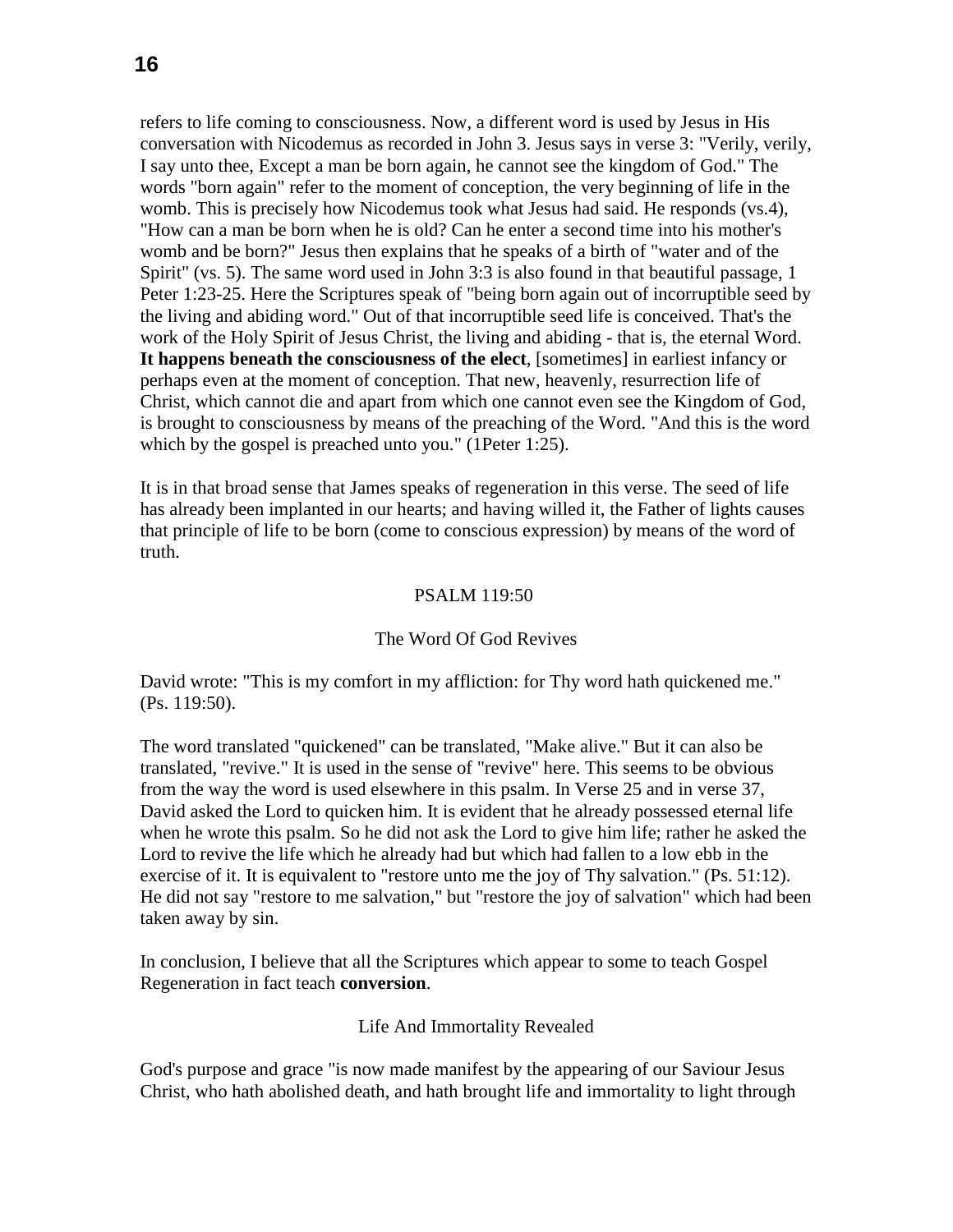the gospel." (II Tim. 1:10). This verse tells us what the gospel is for. The gospel brings "life and immortality to light." What does this mean? The words translated "hath brought to light" are from PHOTIZO. The word means "to bring to light." (W. E. Vine). It means "to render evident." (Thayer). It means "to reveal something." (Arndt and Gingrich). So the purpose of the gospel is to *reveal* life and immortality. It does not *create* nor *impart* life and immortality. When the Holy Spirit regenerates a person, that work is a hidden work, but the gospel reveals that work. When the individual responds to the preaching of the gospel, the work of grace which had been wrought in the heart of that individual is now revealed.

# The Lord Saves; The Gospel Looses

When Jesus came to the tomb of the dead Lazarus He said, "Lazarus, come forth." (John 11:43). The same Jesus who spoke physical life into existence by His voice speaks spiritual life into existence by His voice. "It is the spirit that quickeneth; the flesh profiteth nothing; the words that I speak unto you, they are spirit, and they are life." (John 6:63).

After Lazarus had been given life Jesus said to those round about, "Loose him, and let him go." (John 11:44). The people loosed the living Lazarus from the graveclothes which greatly hindered his exercise of the life which he possessed. This is what the gospel does; it does not give life, but it frees the possessors of life from ignorance, superstition, and error. Only Christ, speaking through the Holy Spirit, can give life.

# **SUGGESTIONS FOR FURTHER STUDY**

I have barely scratched the surface in the study of this marvelous subject. For those of you who wish to dig deeper I will give an admittedly incomplete annotated bibliography:

Best, W. E. Regeneration and Conversion. Houston, TX: South Belt Grace Church, 1975. Best is very sound in distinguishing between regeneration and conversion. He does not have the best writing style, but he is well worth reading. You can get this book for free by writing to the W. E. Best Missionary Trust, P. O. Box 34904, Houston, TX 77234, and requesting it.

Boyce, J. P. Abstract of Systematic Theology. Philadelphia: American Baptist Publication Society, 1887. This has been reprinted several times and I believe it is available today, but I don't know from whom. On pages 380-382 of this book, he clearly teaches that regeneration must precede conversion. Boyce was one of the founders of the Southern Baptist Seminary, which is at Louisville, Kentucky.

Crouse, W. H. Regeneration, or the New Birth. I am not sure when this was written. It was written sometime in the early 1900s. Brother Crouse was a very able minister among the Progressive Primitive Baptists. This is a very good book, but I am not sure how a copy could be obtained. I have a Xerox copy which I made from a copy of the book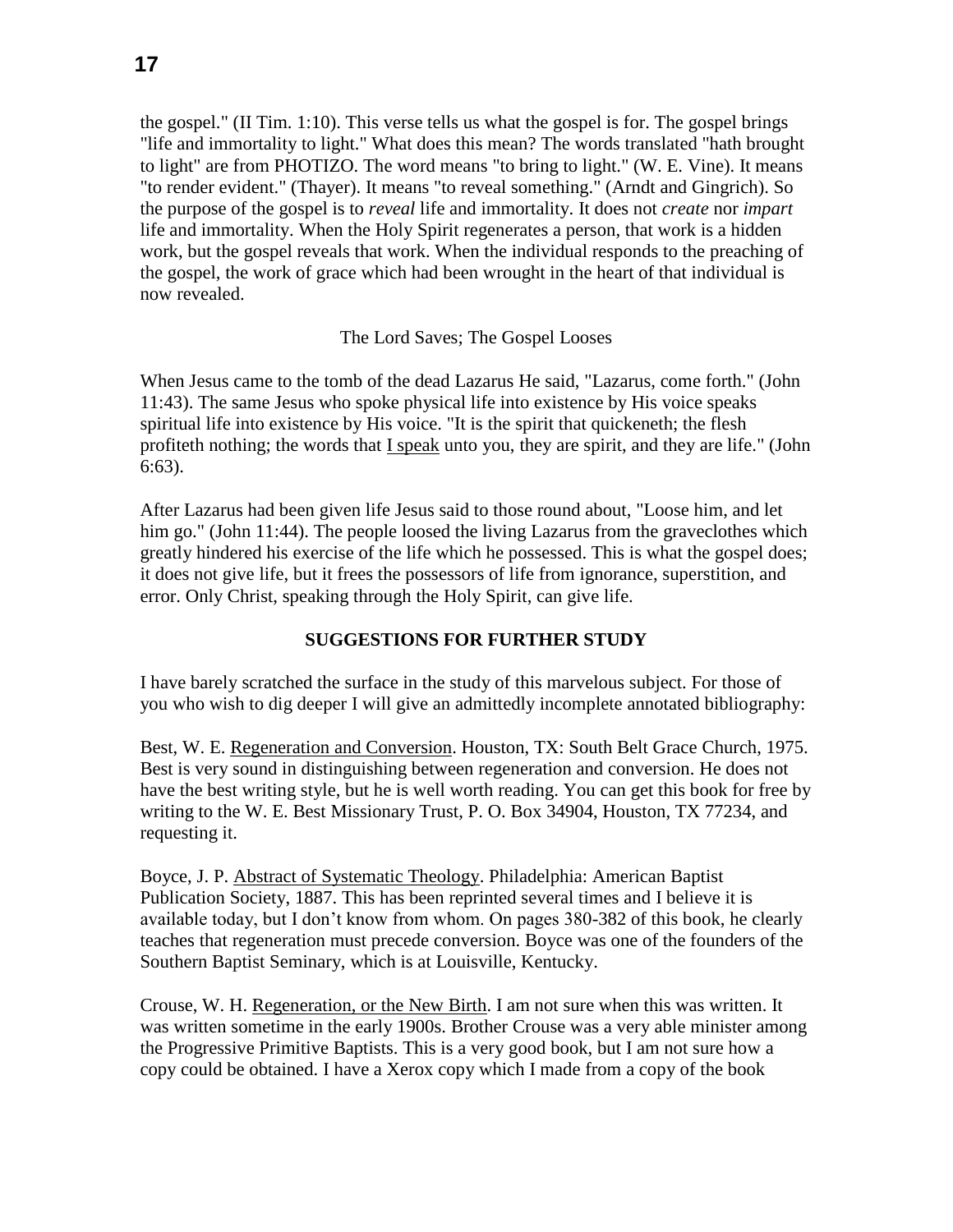which was loaned to me by Elder Emerson Proctor, a good brother who is with the Progressives.

Gill, John. A Body of Doctrinal and Practical Divinity. I do not know when this work was originally published. Thankfully it has been republished many times. In my opinion it is the best and soundest systematic theology that I know anything about. Admittedly Gill was not perfect, and I do not agree with him on everything, but I think it is very short-sighted to refuse to read him because of some differences. It is true that Gill taught gospel regeneration in many of his writings. We must remember that this subject was not being controverted much in his day. Toward the end of his life, I believe that he began to see more clearly the issues that were involved. I am going to give the following quote from page 534 of the 1950 Turner Lassetter reprint.

> Yet this instrumentality of the word in regeneration seems not so agreeable to the principle of grace implanted in the soul in regeneration, and to be understood with respect to that; since that is done by **immediate infusion**, and is represented as a creation; and now as God made no use of any instrument in the first and old creation, so neither does it seem so agreeable that he should use any in the new creation: wherefore this is rather to be understood of the exertion of the principle of grace, and drawing it forth into act and exercise; which is excited and encouraged by the ministry of the word, by which it **appears** that a man is born again; so the three thousand first converts, and the jailor, were first regenerated, or had the principle of grace wrought in their souls by the Spirit of God, and they were directed and encouraged by the ministry of the apostles to repent and believe in Christ; whereby it became **manifest** that they were born again

Gowens, Michael. Born Again: The Doctrine of Effectual Calling. Lexington: Sovereign Grace Publications, 1996. This is a short but excellent treatment of the subject. It is available from Elder Gowens. I would recommend that a copy be obtained for every member of our churches, and that they be encouraged to read and study it.

Hassell, C. B. and Sylvester. This was originally published in 1886, but has been reprinted by the Old School Hymnal Co. Every Primitive Baptist family ought to have this in their home. Some of the pages in this book which deal with the subject under consideration are 317, 318, 329, 352, 405, 530, and 637.

Hoeksema, Herman. Reformed Dogmatics. Grand Rapids: Reformed Free Publishing Association, 1966. The Protestant Reformed denomination is one of the few that essentially agrees with the Primitive Baptists on the doctrine of soteriology (the doctrine of salvation). In this excellent book Hoeksema makes the vital distinction between regeneration and conversion crystal clear. Some of the pages where he deals with this subject are 452, 455, 456, 459-463, 479-481, 485, 486, 489. Even though these people are reformed in their church government and even though they sprinkle infants, this book would be a worthwhile addition to the library of any Primitive Baptist preacher. It can be ordered from Reformed Free Publishing Association, 4949 Ivanrest, Ave., S.W., Grandville, MI 49418-9709.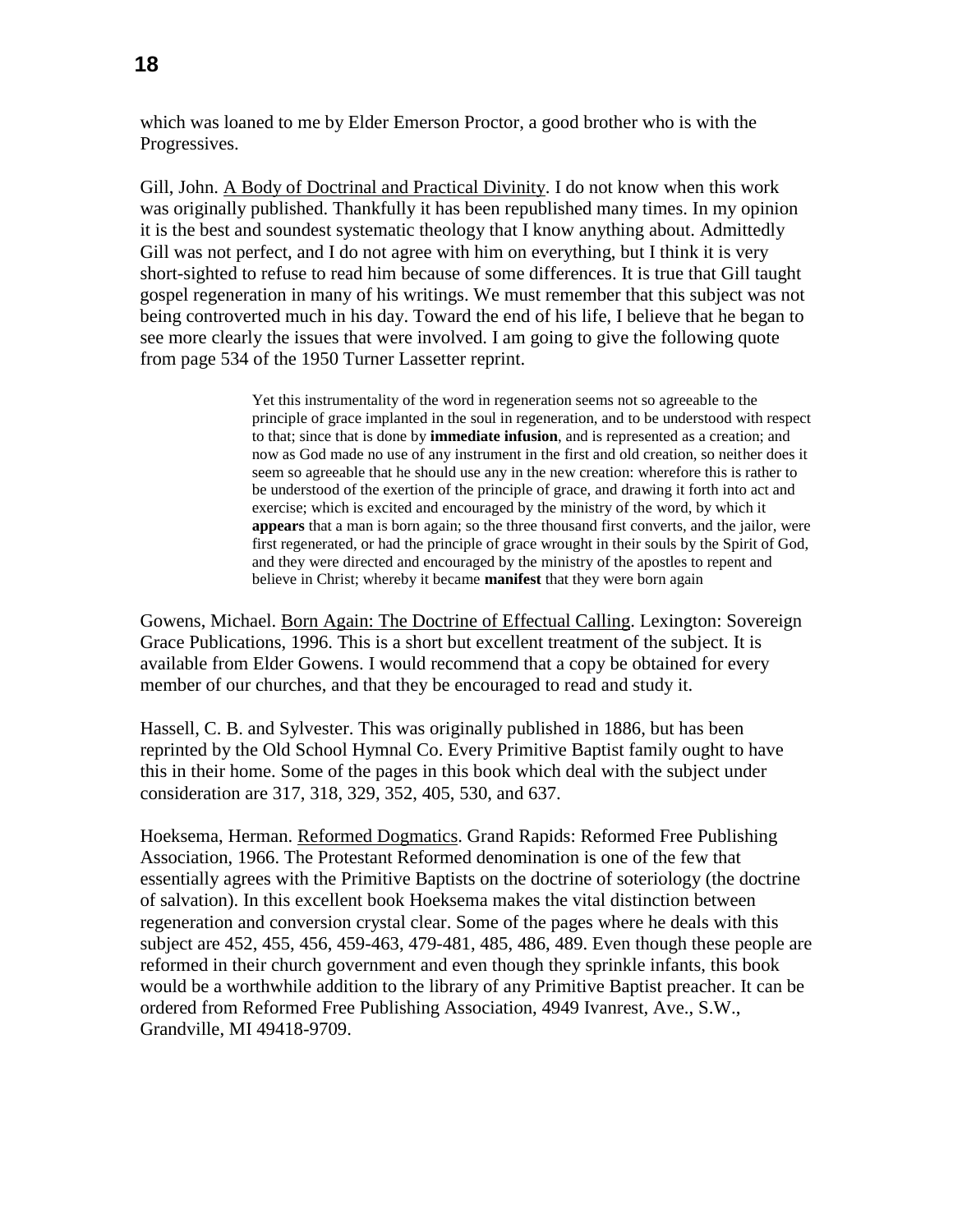Holder, Joseph R. The New Birth. I don't know when my dear brother wrote this, but it is excellent. It should be in the home of every one of your church members. I am sure you can get a copy from him or from the Baptist Bible Hour.

Kuyper, Abraham. The Work of the Holy Spirit. Grand Rapids: Wm B. Eerdmans, 1969. (This is a reprint. This book was originally published in 1900. Kuyper was a famous theologian and statesman from the Netherlands. The pages in his book that are particularly valuable for our study are 293-296, 305, 306, 313, 317-321.

Owen, John. The Holy Spirit. Grand Rapids: Sovereign Grace Publishers, 1971. This is a reprint. I am not sure when it was first published. Owen was a very famous English Puritan, who was born in 1616. He is widely recognized as one of the leading writers who has ever propagated and defended the doctrines of God's sovereign grace. The pages in this book which are particularly pertaining to our subject are 207-210, 213, 214, 299, 300, 316ff.

Pink, Arthur W. The Holy Spirit. Grand Rapids: Baker Book House, 1970. It would be hard to say too much about this book! Pink is as sound as a dollar. I have almost an entire chapter underlined. The pages which I found particularly helpful were 49, 54-59.

Pittman, R. H. and Sylvester Hassell. Questions and Answers. Ellenwood, GA: Primitive Baptist Publications, 1990. This is a reprint of a book which was first published in 1935. The man who reprinted it, Elder H. D. Fulmer is one to whom we all owe a great debt of gratitude. Brother Fulmer is one of our ablest and most dedicated contemporary ministers. He has reprinted several works of bygone days. This little book can probably be obtained from him. If any Primitive Baptist wants to know where our forefathers stood around the turn of the 20th century, he should get this rich little book. The pages in it which particularly pertain to our subject are 71-73.

Shedd, W. G. T. Dogmatic Theology. 3 vols. Grand Rapids: Zondervan Publishing House, 1971. This is a reprint of a work which was originally published in 1888. Shedd was a Congregational minister and a professor in several theological seminaries. He is very clear on the doctrines under consideration. His most helpful comments are in vol. 2, pages 494, 495, 498, 500-509.

Sproul, R. C. Essential Truths of the Christian Faith. Wheaton: Tyndale House, 1998. Sproul is a very popular and well-known contemporary Presbyterian scholar. In this book he presents "100 Key Doctrines in Plain Language." In his sections on *Effectual Calling* and *Rebirth* he very clearly teaches what I have set forth in this paper.

Warfield, B. B. Biblical and Theological Studies. Philadelphia: Presbyterian and Reformed Publishing Company, 1952. This is a reprint. I do not know the date of the original publication. Warfield was a very prominent Presbyterian theologian and professor in Princeton Theological Seminary. He is very helpful on pages 369, 370. A quote from him will show his soundness: "At the root of all lies an act seen by God alone, and mediated by nothing, a direct, creative act of the Spirit, the new birth. This new birth